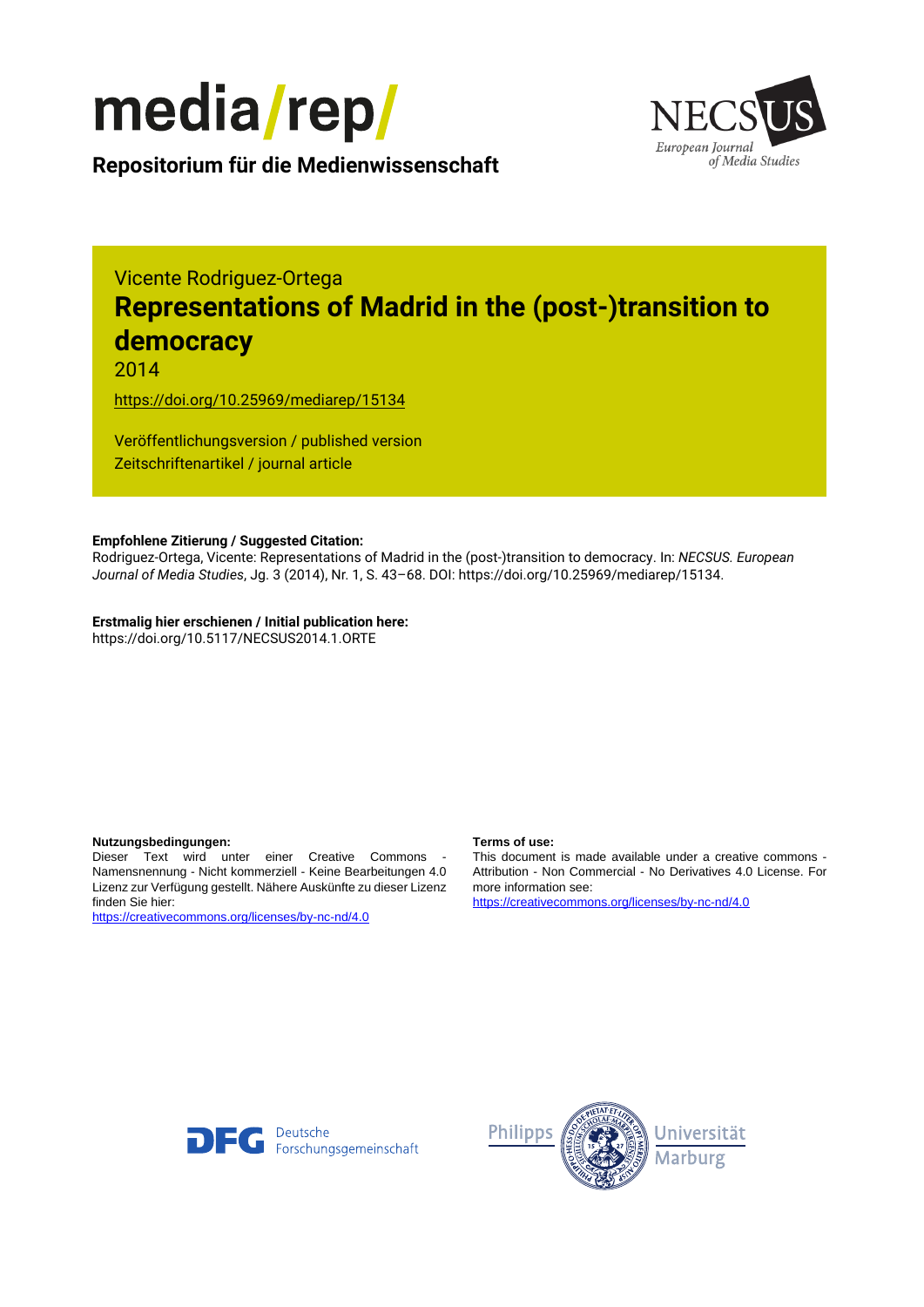EUROPEAN JOURNAL OF MEDIA STUDIES

www.necsus-ejms.org Published by: Amsterdam University Press



## **Representations of Madrid in the (post-)transition to democracy**

Vicente Rodriguez Ortega

NECSUS 3 (1): 43–68 DOI: 10.5117/NECSUS2014.1.ORTE

#### **Abstract**

This essay focuses on a group of films of the late Transition and beginning of the Post-Transition to analyse how they interrelate with the substantial political and social changes occurring in Spain during this key period of its recent history. Specifically, it examines diverse representations of Madrid as a crucial space to account for these transformations. The essay centers on the representational strategies of the filmmakers Pedro Almodóvar, Fernando Trueba, and José Luis Garci to study clashing approaches to the evolving Madrid cityscape: the attempt to move forward through the depiction of transgressive social and cultural behaviours, and the need to hold on to a disappearing past to deal with the drastic changes in Spanish society.

**Keywords:** cinema, Fernando Trueba, José Luis Garci, Madrid, Pedro Almodóvar, space, Spanish (Post-)Transition, urban

## **Introduction**

Historians date the beginning of the Transition to democracy in Spain in 1975 – the year of Franco's death. However, there are multiple periodisations in regard to its end: the passing of the Constitution in 1978, the democratic election in 1979, the 1981 coup d'état, or 1982, the year in which the Socialist Party (PSOE) won the elections.' In my view 1982 is the more adequate temporal framework for several reasons. First, in the 1982 election the PSOE won with an absolute majority, obtaining more than 10 million votes. Thus, Spanish citizens severed ties with the Francoist past, declaring their unambiguous support for an antagonistic ideological position. In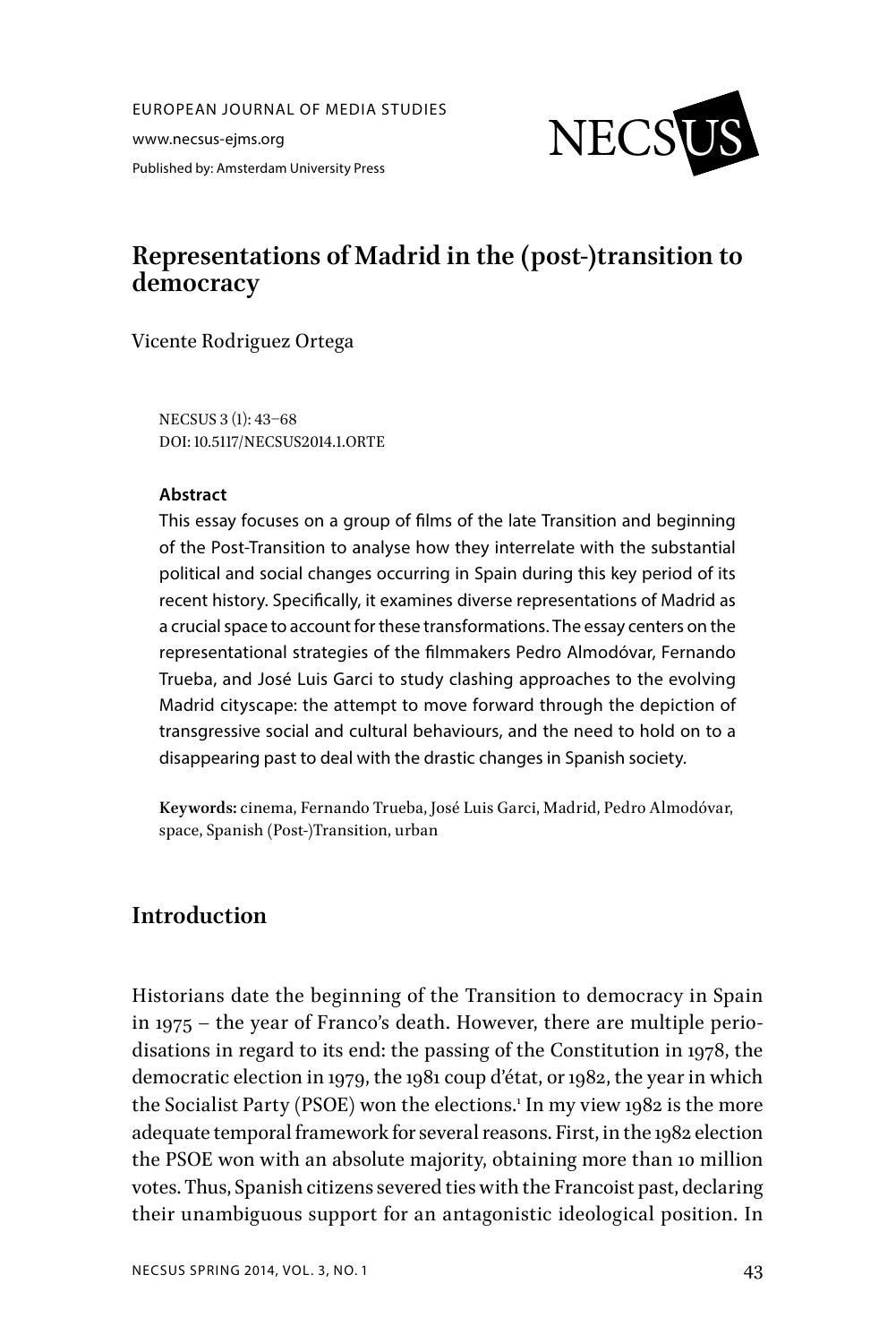addition, during 1982, Spain entered the global cultural map through two international events that signalled the country's openness to a series of transnational practices: the World Cup and Pope John Paul II's visit. The Post-Transition begins in 1982 and lasts until 1992, the year of the Barcelona Olympics, the polemical 500th anniversary of the conquest of America, the Seville Expo, the designation of Madrid as a European Capital, and the signing of the Maastricht treaty. By early 1992, Spain had fully integrated within the transnational flows of capital and culture and had consolidated its status as a democratic state.

As several commentators have argued, in the 1980s Spanish society rushed through modernisation.2 New froms of economic and cultural interaction and exchange suddenly emerged, drastically re-shaping the constitution of the country's social fabric. This essay focuses on a group of films of the late Transition and beginning of the Post-Transition (the early 1980s) to analyse how they interrelate with the substantial political and social changes occurring in Spain during this key period of its recent history. Specifically, it examines diverse representations of Madrid, the country's capital, as a crucial space to account for these transformations.

During the late Transition, Spanish filmmakers attempted to record the rise of new social subjects. Cinema turned into a tool of cultural and political expression, chronicling the upsurge of the youth as an active agent of social change; or, alternatively, as the locus of disillusionment with the first steps of the newborn democracy. Also, in the early days of the Post-Transition, filmmakers assessed the disappearance of traditional forms of social exchange and the increasingly dehumanising and alienated character of the public sphere. I focus on the representational strategies of the filmmakers Pedro Almodóvar, Fernando Trueba, and José Luis Garci to study clashing approaches to the Madrid cityscape: the attempt to move forward (Almodóvar, Trueba) through the depiction of emerging social and cultural behaviours, and the need to hold on to a disappearing past (Garci) to deal with impeding changes in Spanish society. Madrid thus turns into a multifarious landscape where an on-going battle between the new and the old takes place, becoming a fundamental space in which to explore the nuances of historical change in the first years of Spain's democracy.

Cities are not static realities but rather fluid spaces.3 They are continuously evolving physical frameworks, (semi)-fixed, institutionally-mapped entities, and also a multi-layered collection of social and cultural activities. Consequently, the filmic representation of cities functions at different levels. First, it deals with the 'real city' – the actual materiality of a particular urban space. Second, it tackles the 'lived-city' – that is, 'the experience of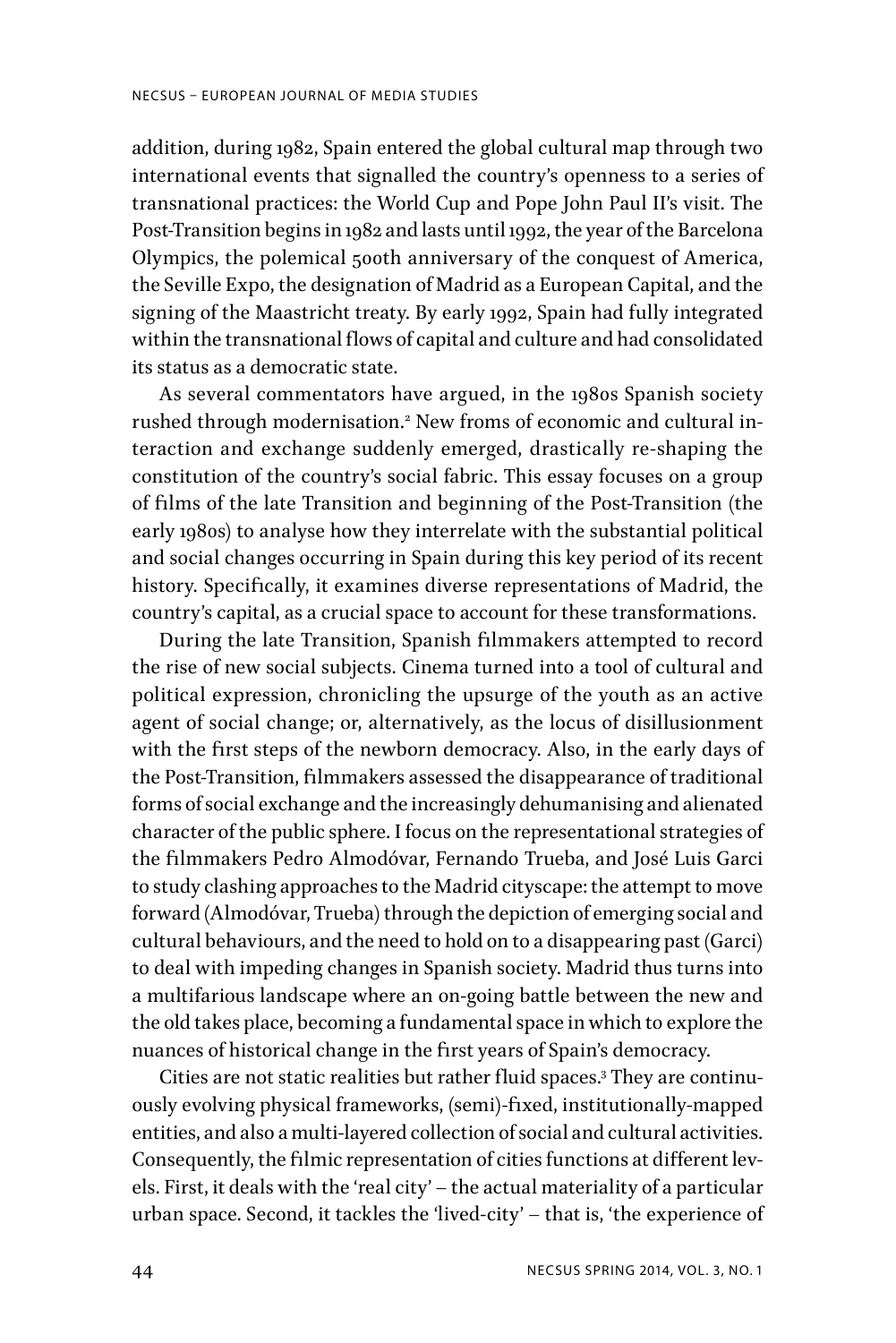urban life and of its representations that an inhabitant or a visitor may have'.4 Third, it engages with the 'city text': the manifold ways a specific city or several of them have been represented throughout the history of cinema. It thus addresses both cultural and social realities and the very history of representation of urban spaces, establishing a series of links with previous and contemporaneous works. In addition, cinema does not simply reflect the city but also produces it through a variety of ideological and aesthetic templates. Therefore, a thorough analysis of how cinematic artifacts represent the social reality of a city needs to highlight what aspects of a particular cityscape become central and which ones are marginalised or even excluded. Cinema does not simply echo social change or stagnation; it actively intervenes in society and, subsequently, in the functioning of the city, contributing to maintain, alter, or subvert the existing power structures.5 Films thus work as history-making mechanisms that express and disseminate the social and cultural values of a particular society at a given historical juncture. Like other audiovisual media, they contribute to create and spread the 'mechanisms of the citizens' socialisation and the ordering of the symbolic universe of each community'.6 In this essay I explore how a variety of Spanish films wrote the history of the Spanish Transition and Post-Transition, constructing the Madrid cityscape as an active agent in re-building a country evolving from a dictatorship into democracy and its ensuing integration within the transnational flows of social and economic exchange.

## **Transgression, disillusionment, and subversive intimacy in** *Pepi, Luci, Bom y todas las chicas del montón* **and** *Ópera Prima*

*Pepi, Luci, Bom y otras las chicas del montón* / *Pepi, Luci, Bom and Other Girls on the Heap* (Pedro Almodóvar, 1980) and *Ópera prima / First Work* (Fernando Trueba, 1980) showcase several of the identifying traits of low-budget filmmaking: location shooting, post-dubbing, 'amateurish' visual aesthetics, and the use of static and theatrical long takes to depict conversations between characters. Almodóvar's and Trueba's backgrounds were radically different. Whereas Trueba was a film critic and had close associations with the emerging 'madrileña comedy', Almodóvar was an eager participant in the underground cultural circuits of Madrid. In other words, Trueba was part of a new generation of young intellectuals and Almodóvar was one of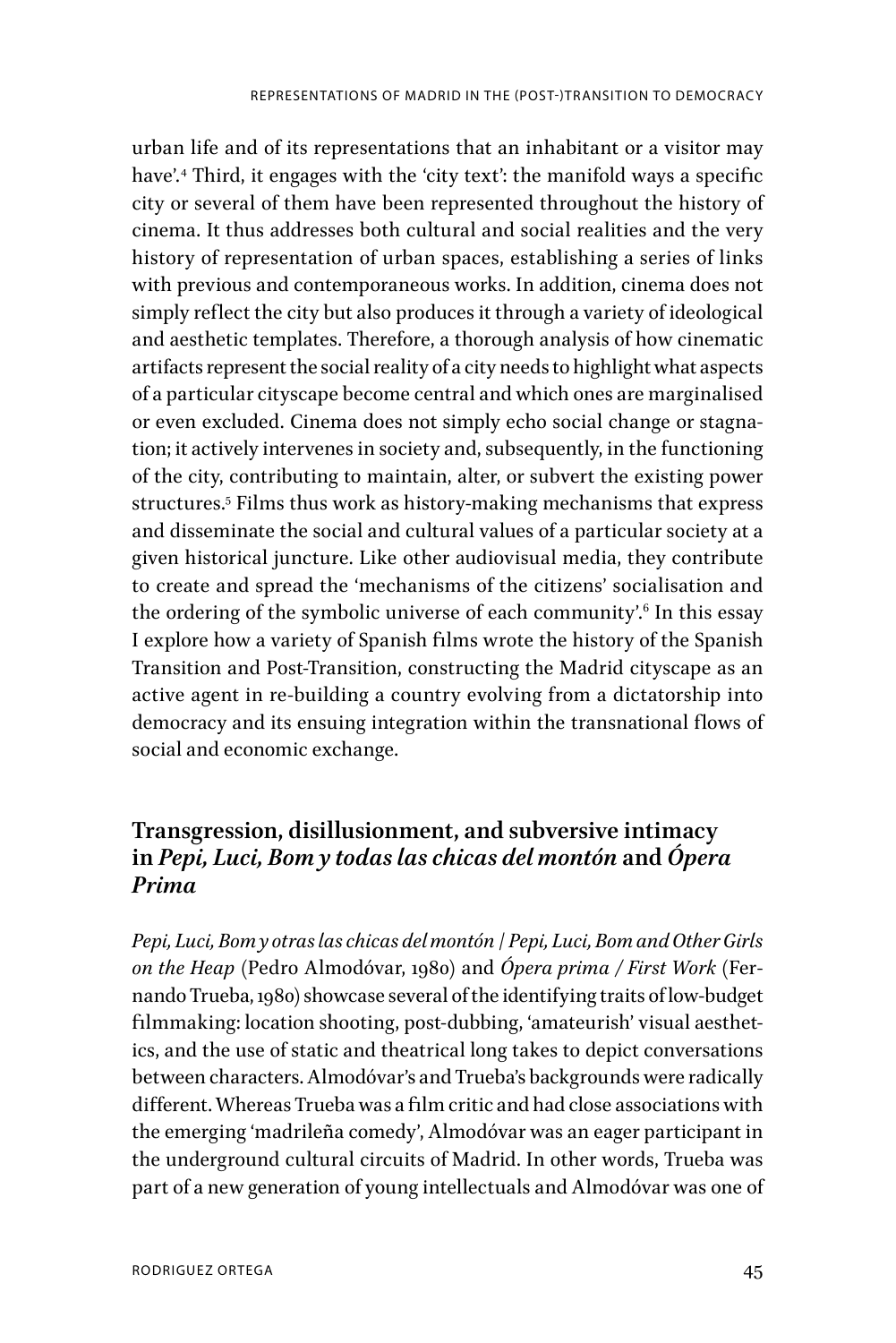the active members of the key movement in the Madrid cultural zeitgeist of the late 1970s and early 1980s: 'La Movida'.

'La Movida' may be defined as a Madrid-based counter-cultural movement that emerged during the first years of the Transition, encompassing a variety of artistic disciplines. It was a melting pot of heterogeneous approaches characterised by the rejection of the dominant representational models and the desire to appropriate international tendencies according to the idiosyncrasies of the changing Spanish landscape. Moreover, 'La Movida' aimed at modernising the Spanish capital by focusing on previously forbidden forms of social and cultural behaviour, detaching it from its historical association with the Francoist regime.7 Banking on an aesthetic of 'playful transgression',8 *Pepi, Luci, Bom* was, along with *Arrebato / Rapture* (Iván Zulueta, 1980), the first major cinematic accomplishments for La Movida.

*Pepi, Luci, Bom* opens with a move from the windows of an anonymous building to Pepi's apartment, foregrounding her extensive collection of marijuana plants. The camera then focuses on the young woman as she casually glues trading cards to an album. This movement is shaky and the rack focusing is somewhat clumsy; we have entered the territory of low-budget filmmaking. In this context cinematic imperfection works as a guarantor of spontaneity, attempting to make an intervention from a position outside the *status quo* of the Spanish film industry. Rather than situating the spectator within the realm of the landmarked, recognisable city, Almodóvar begins with the ugly architecture of the vernacular building. The film centers on those who inhabit the underground of the Madrid social and cultural scene, those who live on the periphery of the recognisable cityscape. Soon thereafter a policeman comes to Pepi's apartment under the pretext of busting her for the illegal cultivation of drugs. Shamelessly, she offers him a chance to lick her vagina or penetrate her anally in exchange for his silence. However, the policeman wants more and penetrates her vagina, taking her virginity. From the beginning Pepi is depicted as a modern and independent woman, a new type of female subject who will not remain silent when confronted with macho, patriarchal power.<sup>9</sup> Instead, she will seek retribution, triggering the main narrative arc of the film: a battle between the old order of the dictatorship, epitomised by the policeman, and the new subjectivity of a sexually and socially-progressive woman who asserts her unalienable freedom.

When the film exits Pepi's apartment the spectator encounters anonymous streets full of dirt, papers flying all over the pavement, layers upon layers of semi-destroyed posters on walls, and hand-painted building numbers. This is the opposite of a 'postcard' depiction of Madrid. Set in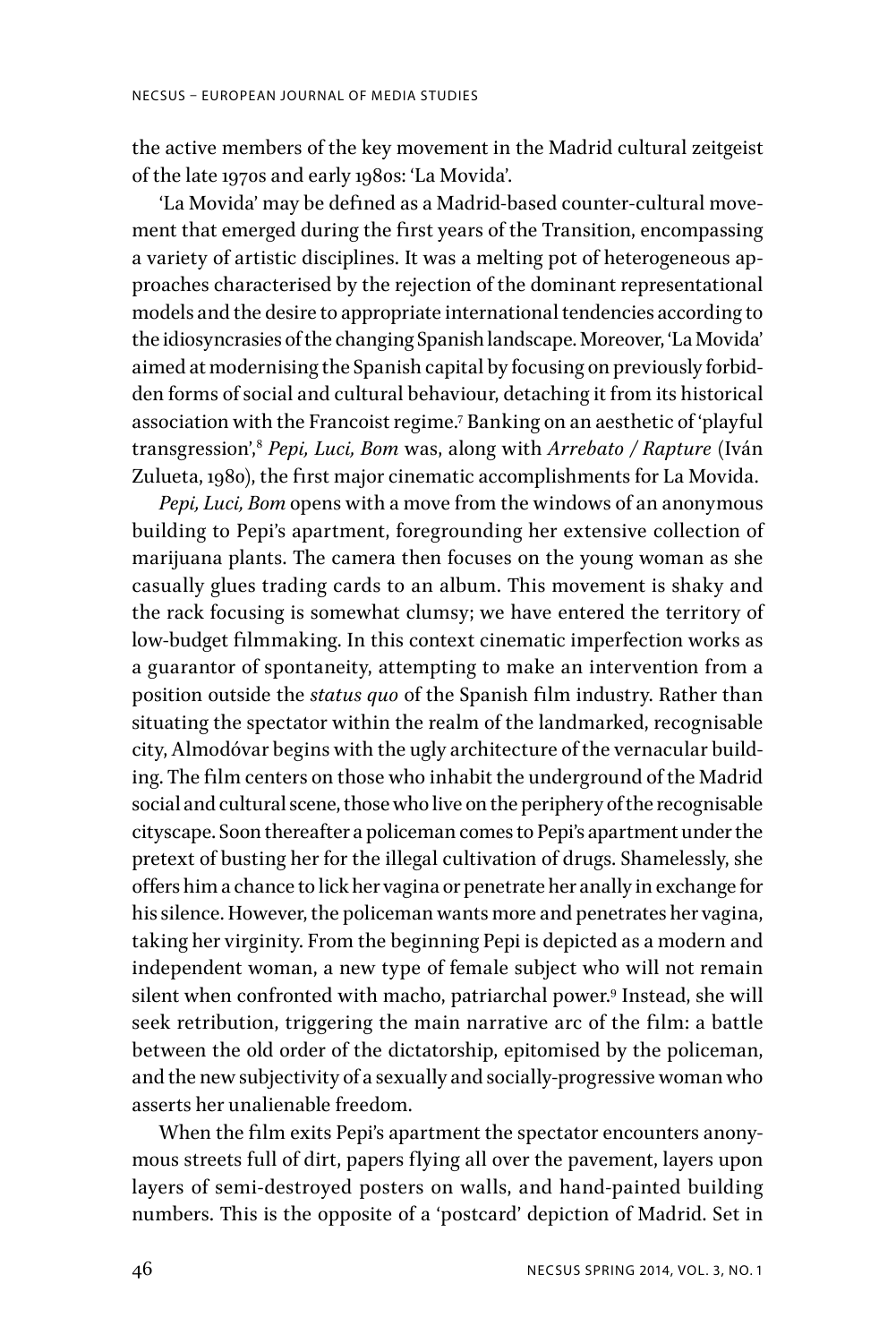the outskirts of a growing megalopolis, the film locates subversion within the margins of the city's fabric. By the mid 1970s, due to poor planning and real estate speculation, Madrid became a hostile urban monster for many of its inhabitants. Its deteriorating infrastructure increased the segregation between periphery and the centre, 'causing the expulsion of the popular classes from the centre of the city'.<sup>10</sup> Almodóvar moves way from the old city to the spaces forgotten by the implacable growth of modernisation to situate Pepi's liberating subjectivity in the middle of a non-discrete social space where interiors – such as Pepi's own apartment, the rehearsal locale of the punk band 'Bomitoni', or the apartment of the painters 'Los Costus' (a baroque pastiche of incongruent objects) – function as sites of agency against the pervading forces of the Francoist past.<sup>11</sup> Nonetheless, *Pepi*, *Luci, Bom* does not simply celebrate the new to reject the traditional. On the contrary, it establishes a clear link between older and newer forms of cultural expression as they collide in the Madrid streets, forging new types of social interaction.



*Fig. 1: The anonymous, dirty streets of* Pepi, Luci, Bom*.*

To carry out her revenge, Pepi offers the Bomitoni her marijuana plants in exchange for beating up the policeman. To perform this act, the Bomitoni dress as 'chulapos' and 'chulapas' (the traditional regional Madrid outfit)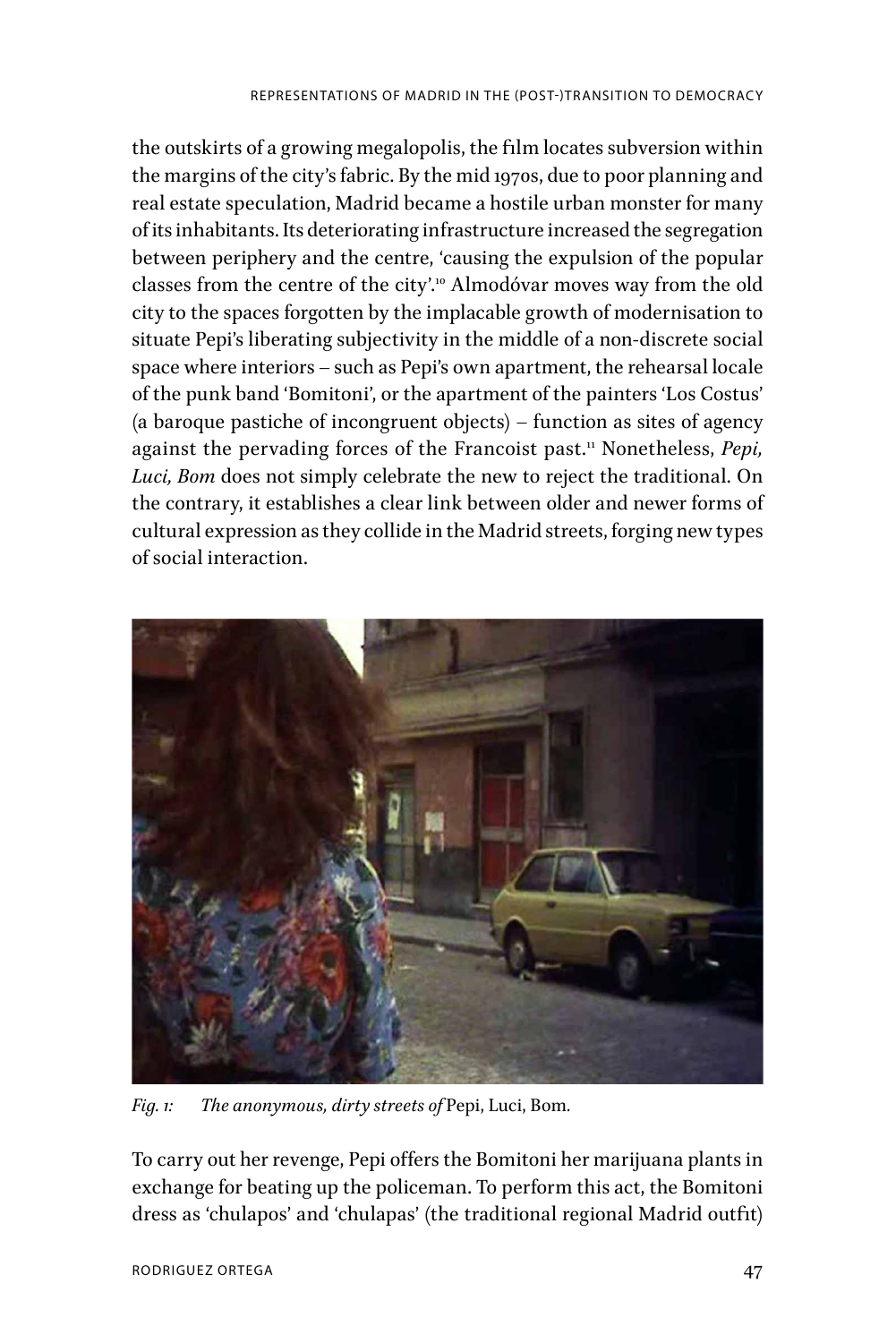and lure the policeman by singing the *zarzuela* 'La Revoltosa'.<sup>12</sup> In short, they play this traditional *costumbrista* persona to entice and subsequently punish the repressive stand-in for Francoism.<sup>13</sup> In this regard, the characters in *Pepi, Luci, Bom* stem from a compromise, a negotiated break with the past which suggests that 'the modernity which it proclaims so shamelessly is inextricable from the dead forms which precede it and which it claims, nonetheless, to have superseded'.<sup>14</sup> Almodóvar's postmodern pastiche<sup>15</sup> proposes the continuity between emerging practices of radical politics and past forms of popular culture. Even more, the old and the new are depicted as indivisible components of the marginal cityscape that *Pepi, Luci, Bom*  attempts to bring to the fore. Through their inseparability they inscribe a new type of subjectivity that is simultaneously appropriating the past and looking into the future to create diverse forms of socialisation.

Consequently, Almodóvar's first feature instrumentalises the forms of popular culture the Spanish art film of the 1970s was aiming to leave behind, reclaiming them as an empowering method.<sup>16</sup> This also establishes a clear distance between provocative politics and the newly dominant 'progre' (leftish intellectual) position during the early days of democracy. The Spanish director himself appears as an MC at a party and calls for the 'General Erection' contest to choose the king of the night. This parody of the 1979 democratic general election expresses distrust in the outcome of this form of participatory involvement, creating an alternative cultural and bodily engagement with the rapidly-evolving milieu of the Madrid cityscape. It is therefore not accidental that when Pepi and Bom decide to start a new life together the old and the new appear once again intertwined.

In the closing scene of the film Pepi and Bom walk through a bridge over a motorway, musing about what to do next. Both of them wear seemingly over-the-top outfits that immediately situate them beyond standardised fashion. When Bom observes that her musical career is a fiasco Pepi suggests that she should become 'a *bolero* singer' – that is, a performer of traditional forms of music. As they walk away off-screen the camera pans to the right and shows the centre of Madrid as a distant, almost indistinguishable space. Their non-compliant subjectivity stems from the periphery. The aesthetic 'messiness' and ideological provocations of Almodóvar's first film are an essential component of Madrid's changing fabric, for cities are not only the result of modernisation and organisation but also disorganisation and contestation.17 *Pepi, Luci, Bom* establishes a dynamic relationship between the subversive bodies and subjectivities of the youth and the urban space. In Almodóvar's account of early democratic Madrid the body, as a cultural product, 'transforms, re-inscribes the urban landscape according to its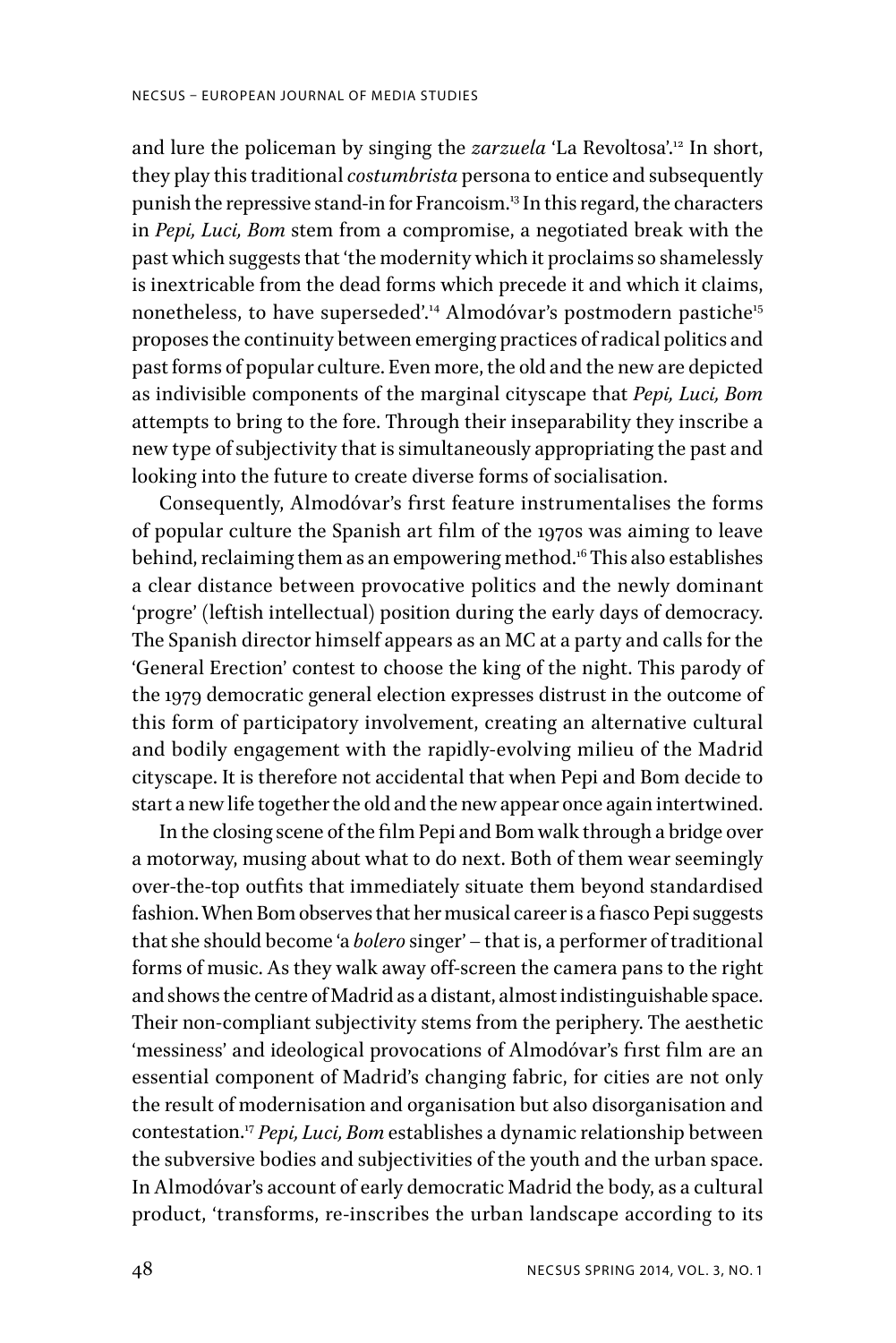changing (demographic, economic, and psychological) needs, extending the limits of the city'.<sup>18</sup> It offers a reinvention of the Madrid cityscape that creates potential templates for the emergence of new social relations.19



*Fig. 2: Closing shot of* Pepi, Luci, Bom*.*

Almodóvar and his troupe of 'performative urban actors' slowly carved their way into cultural prominence throughout the 1980s. His second film, *Laberinto de Pasiones / Labyrinth of Passion* (1982), marks a move towards the city centre. It opens with an establishing shot of the thriving 'El Rastro' flea market, which takes place every Sunday and was one of the main gathering spaces for the participants in La Movida.<sup>20</sup> The film intercuts between Sexilia and Riza as they walk through the market and lasciviously 'scout' men's crotches and buttocks. This sexualisation of the walker is at the core of the film's establishment of 'the urban as the site of the tearing down the scopic and sexual barriers that will eventually lead to important social realignments'.<sup>21</sup> El Rastro, a temporary space of exchange, unexpected combination of aesthetic regimes, and fleeting human proximity, functions as the ultimate metaphor for the kind of urban space the film constructs: a sexually-charged social order where the transgressive politics of Almodóvar and his peers are becoming increasingly influential. This displacement from the suburbs to the city centre brings to the fore the key role of spatial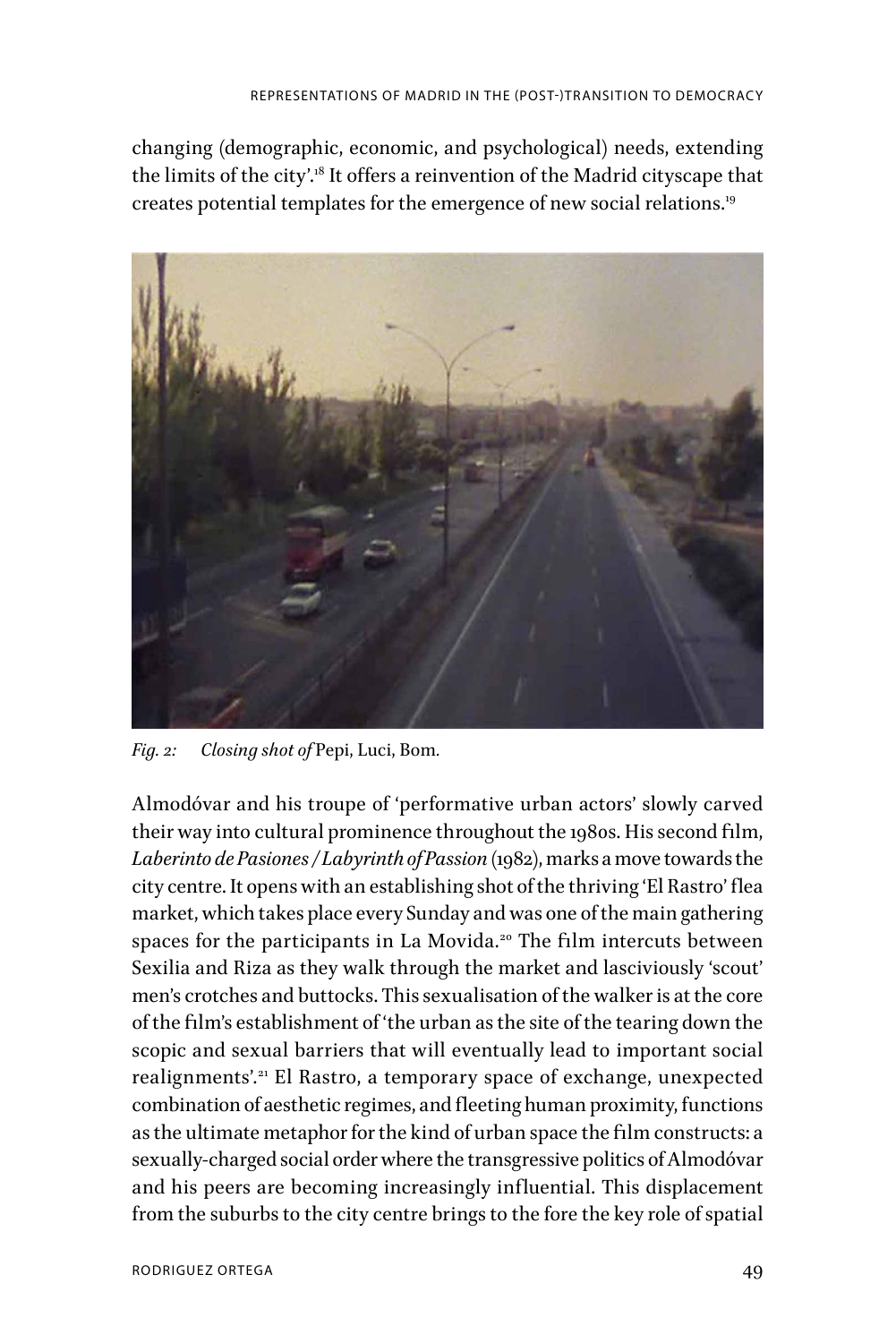mobility in altering the urban landscape. Those who are able to move and 'trespass' in different zones within a particular urban fabric gain greater visibility and are able to spread a particular set of behaviors and practices to other city inhabitants, potentially altering the rules of societal exchange.<sup>22</sup> In this context, Madrid emerges as a central cultural force in the production of new forms of communication and exchange that foster the attainment of democratic principles.<sup>23</sup> However, rather than simply offering a jubilant version of the new democratic Madrid, Almodóvar's films also address contemporary problems, social issues, and lifestyles.<sup>24</sup> They scrutinise the different forces at play during the late Transition to register the co-existence of several social orders and the consequences of Madrid's urban growth in its inhabitants' daily practices. Like *Laberinto de Pasiones*, *Ópera Prima* plunges the spectator into the very contemporaneity of Madrid's center to depict the rise of new subjectivities among the youth. Democracy has become an unfulfilling social scenario and disillusionment has come to the fore.

Ópera Prima was one of most successful Spanish films of the early 1980s<sup>25</sup> and is considered one of the landmarks of the 'New Spanish Comedy'.<sup>26</sup> The film immediately plunges us into 1978 Madrid, opening with the Ópera subway sign. Matías, the film's protagonist, comes out of the station and, completely aloof, starts walking through the city. As soon as he walks the streets the film brings to the fore two co-existing realities: an unequivocal signifier of the new economic order – a Visa billboard – and the façade of an abandoned theatre with several layers of deteriorated posters. The film highlights the fact that Spain was entering the flows of transnational capitalism. Also, it emphasises the declining condition of part of the urban landscape as a result of the 'impeding modernisation' democracy was championing and the subsequent relegation of previously dominant social practices (and the spaces where they took place). The film thus records the material and social effects of the quick transformations taking place in Madrid as it evolved from dictatorship to democracy.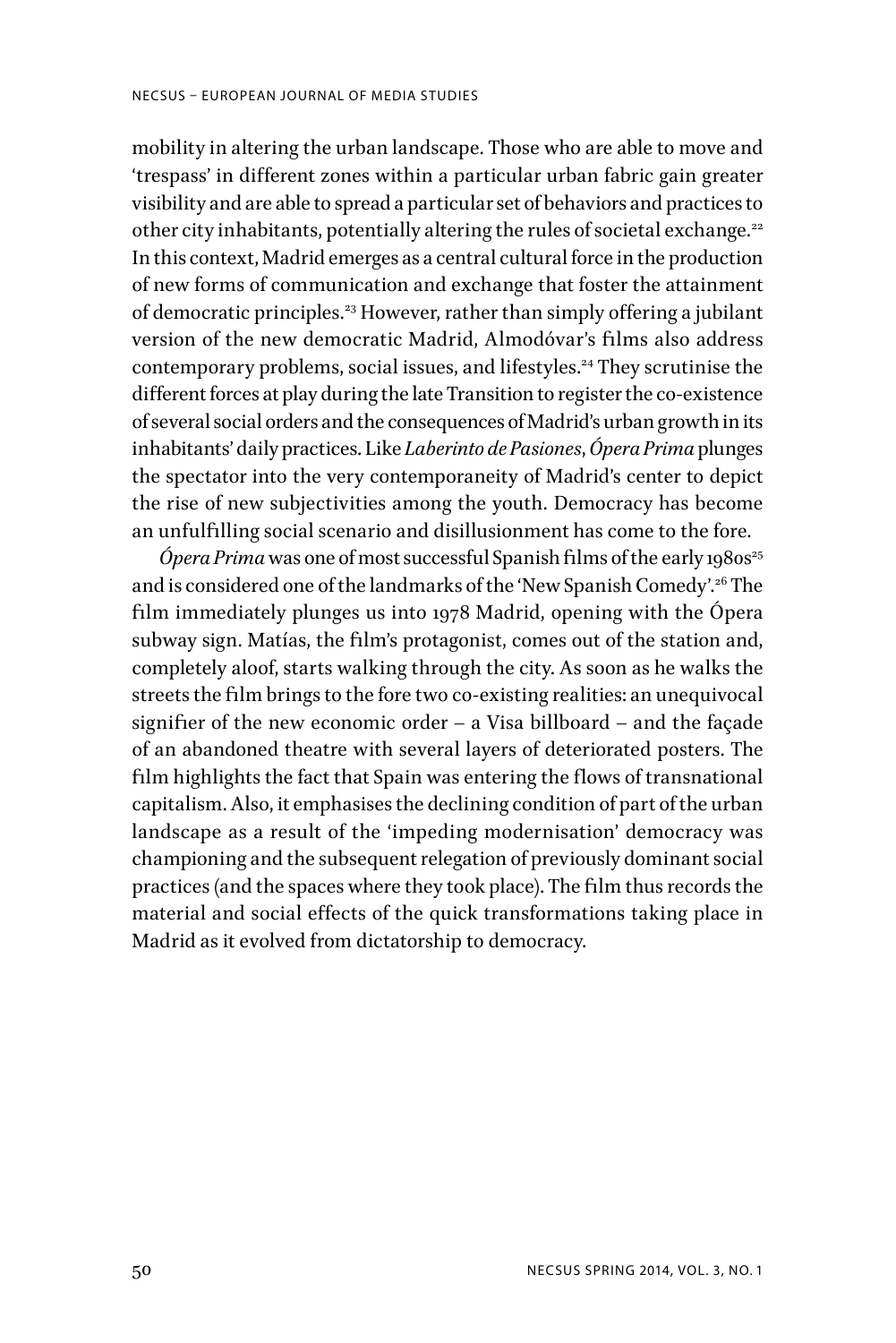

*Fig. 3: The Visa billboard in the opening scene of* Ópera Prima*.*



*Fig. 4: The decrepit building in the opening scene of* Ópera Prima*.*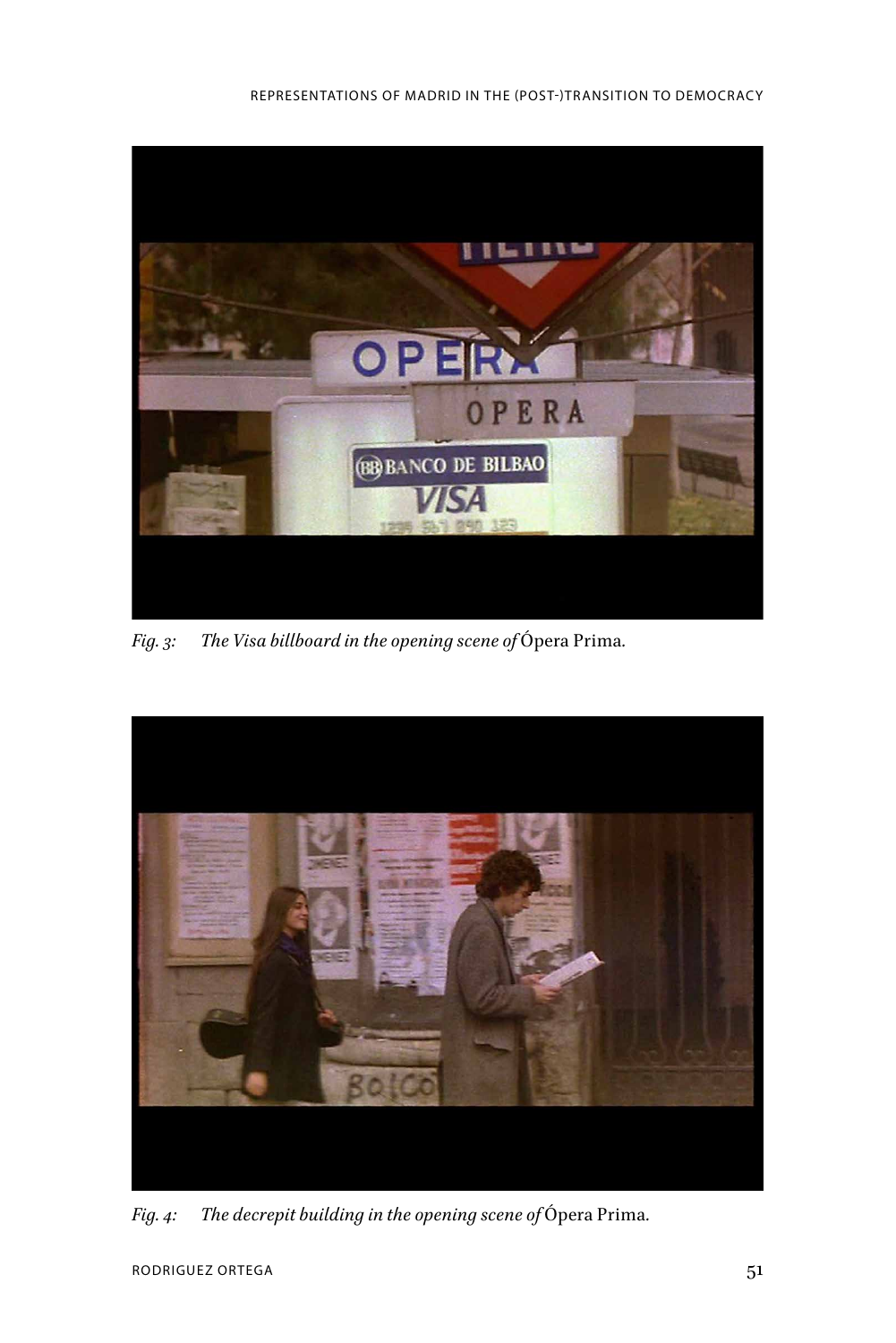*Ópera Prima* is typically understood as a comedic chronicle of the young, disenchanted leftish intellectual during the Transition.<sup>27</sup> It portrays the 'pasotas': burnouts who do not care any longer about the processes of political struggle.<sup>28</sup> The film depicts the disillusionment with the early stages of democracy, accepting a series of pre-established generic models 'to build a estranged look at a democratic reality that was becoming progressively different from the hopeful anticipations that many had invested in it'.<sup>29</sup> Teresa Vilarós has labelled this kind of psychological state 'disillusionment withdrawal'. Franco's death was a utopia and an addictive drug for many generations of Spaniards during the dictatorship. Franco's demise

signals the disappearance of the utopia and the emergence of an abstinence syndrome … 1975 brought the end of the utopia, the verification of the disillusionment and the appearance of the withdrawal.<sup>30</sup>

However, Trueba declares his refusal to engage with the traumas of the Francoist past. With *Ópera Prima* he tried

not to reflect about anything, I was 24 … and I didn't want to feature anyone from the previous generation, because Francoism, the sinister, the sadness was boring to me. I needed to breathe.<sup>31</sup>

Despite his dismissal of the film's engagement with the recent Francoist past, the depiction of the mid-twenties Spanish youth is unmistakably rooting the emergence of the 'pasota' subjectivity in the disillusionment with democracy. Consequently, it explores the chasm between what the progressive youth expected from democratic change and what it had accomplished in terms of promoting new values and effacing the traces of Francoism. Matías embodies this type of attitude towards the evolving social panorama. He is a young journalist and aspiring writer who, by chance, encounters his cousin Violeta in the streets. Soon thereafter they start an incestuous relationship that undergoes a series of ups and downs due to their diverse sensibilities. Whereas Violeta is a vegetarian, travel-hungry, sexually-active, and independent neo-hippie who, as she herself states, 'is perfectly happy living alone', Matías is a disenchanted, meat-loving, 'pasota' who wants to write bestsellers, hates travelling beyond a short train ride, and rejects the ethos of the hippie culture and the clichés it has turned into. Matías stands for those disenchanted left-wing intellectuals whose hopes and dreams where devoured by the political 'consensus', a tale 'manufactured from hegemonic positions that presented a harmonic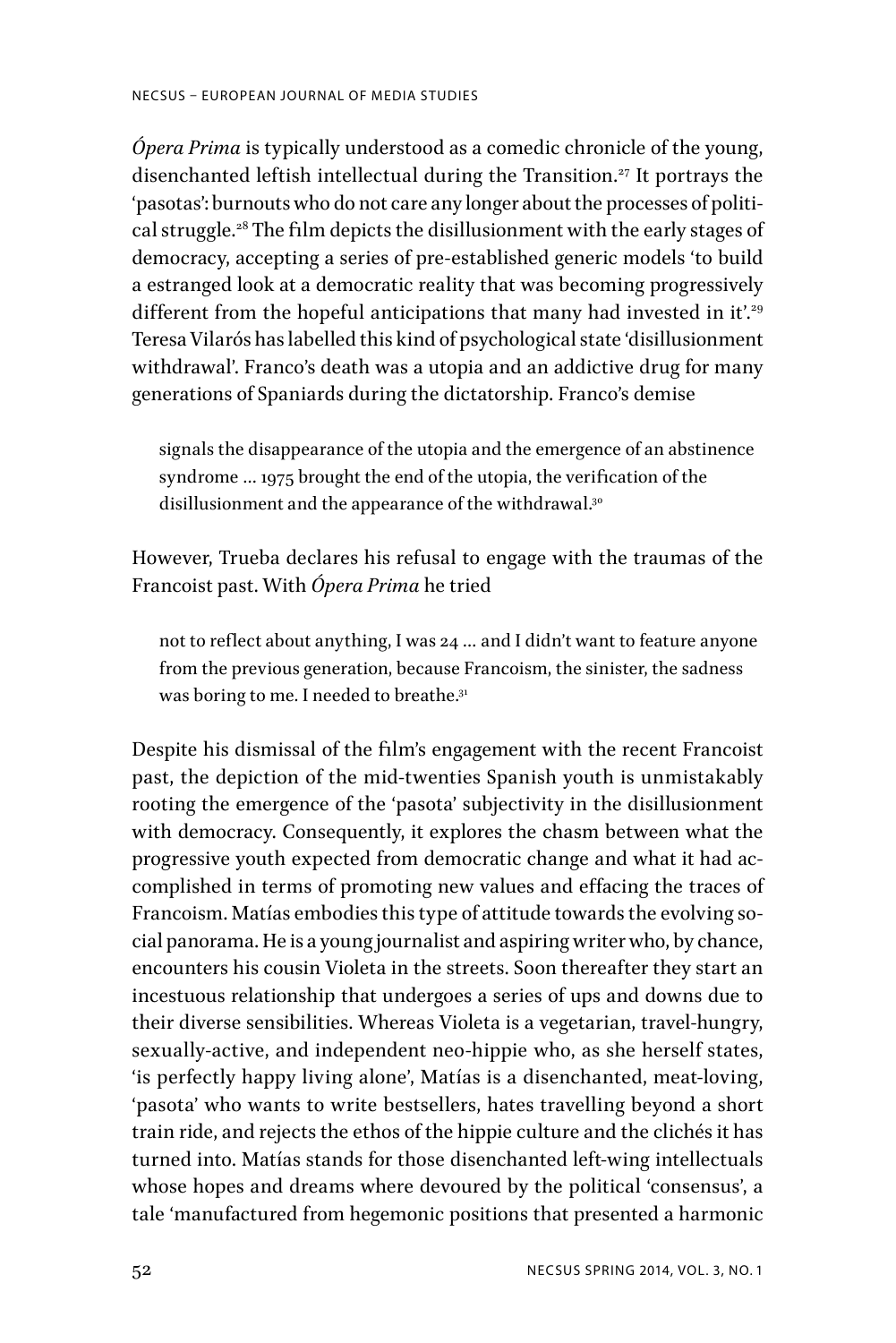understanding of political space'32 and championed the overcoming of all differences to realise the Transition to democracy. This process developed through an agreement between the political elites to move forward and forget the past for the sake of social peace, minimising the involvement of the citizenry.33

The 'pasotismo' becomes a reaction to this political pact, turning into a popular trend that championed apathy as a form of ideological engagement with the social.<sup>34</sup> Understanding the political panorama within the Spanish left in these terms, Matías' epitomises this type of 'disillusioned' subjectivity. However, one should be wary of generalising Vilarós 'disillusionment withdrawal' to the majority of the Spanish population. At this historical juncture the 'pasotismo' attitude may have been a common disaffection among the Spanish youth in regard to the real power of political mobilisation to change the functioning of society. Nevertheless, this does not mean that this kind of subjective reaction was dominant within Spain's social imaginary nor that the young generations plunged into a de-politicised 'carpe diem' to shelter themselves from the failure of the political utopia they had dreamt about.35

For some commentators *Ópera Prima* crystallised this *pasota* mentality. $36$  In my view, this conceptualisation imposes a dominant account of the political climate of the Transition to a cinematic artifact without properly taking into consideration the specific nuances of its narrative, genre, and aesthetic. *Ópera Prima* dissects the changing characteristics of the emerging democratic social order in Spain during the late Transition period to scrutinise its different effects on the youth's subjectivity. Hence, the disenchantment with the development of democracy co-existed with the appearance of new possibilities of social exchange that were effectively re-shaping Spanish society. Whereas Matías stands in for the 'pasota', Violeta represents a new kind of social subject. Her mobility within the social and cultural spaces of the city turns into the expression of such a position. Her attic becomes the very space where the fully democratic Spanish subject is realised.

Although the beginning of the film situates us in the exterior Ópera square location and a few sequences take place in the Madrid streets, most of the action occurs inside Violeta's attic. As soon as Matías moves in with his lover he is happy to lock himself inside, sheltered from the streets of a city he does not understand. One of his few 'excursions' outside the attic occurs in a supermarket where he subverts the establishment's electronic surveillance. He pretends to steal products, re-placing them in other locations. Like the foregrounding of the Visa billboard this scene points to the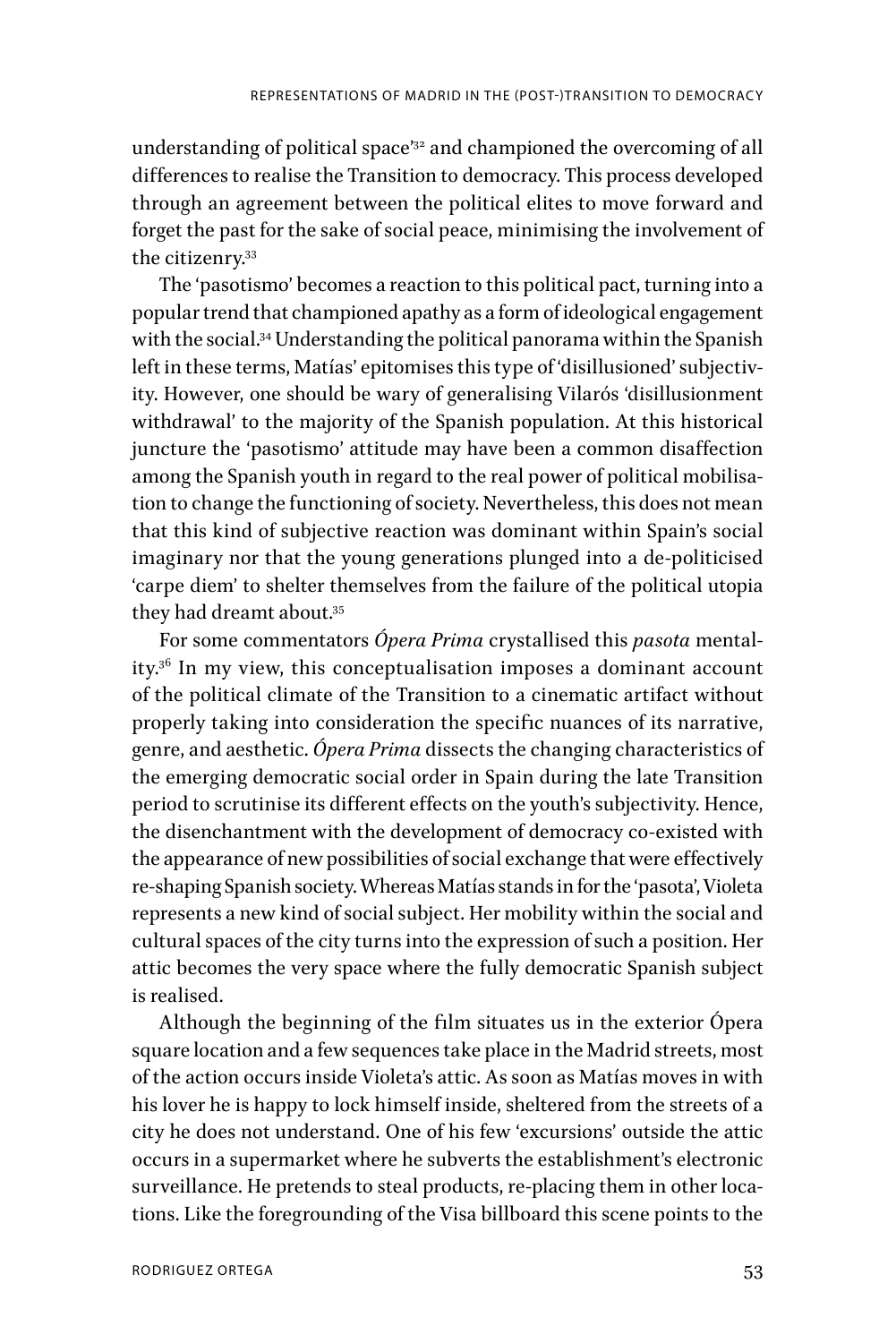progressive mercantilisation of Spanish society – the transition from the traditional corner store to the new 'capitalist' supermarket characterised by impersonality and surveillance. In addition, throughout the film, Matías repeatedly tells Violeta that there is increasing violence out there and that one should be careful in the streets. However, the direct representation of social turbulence is conspicuously absent from the film. The structural non-appearance of the constant manifestation of civil unrest and violent clashes between antagonistic ideological factions – a key feature of Madrid during this time period – is not only the result of operating with a very low budget and relying on limited locations but also the reflection of Trueba's attempt to escape the specificity of the social coordinates of this time period and, simultaneously, Matías' inability to engage with the on-going social and cultural struggles in Spanish society. Violeta's attic is not only a safe haven of sexual and affective exchange but also a refuge from the diverse political positions at work during this period. As Matías tells Violeta when she asks him why he is writing a novel about a spy named Johnson instead of dealing with reality: '[w]hy would I do that? We all know each other too well.'

If Matías declares the stagnation of the social and cultural class he belongs to, Violeta represents the opposite: the search for new forms of socialisation. She is not only an independent, emancipated woman but also a changing subject who seeks novel experiences such as performing experimental music (even if rather poorly), starting a relationship with an older man, or travelling to other parts of the world. Even though the film's narrative utilises Matías as its vehicle to enter Barajas airport through his job as a journalist, therefore foregrounding the increasing openness of the Spanish capital to international cultural practices and signalling its progressive detachment from Francoist isolationism, he does not actively share this internationalist ethos (he is late to one of his appointments, missing the opportunity to meet a renowned filmmaker). On the contrary, he prefers to lock himself in Violeta's apartment to write his novel, feeling out of place when facing the constant impetus of the new forms of socialisation the city offers.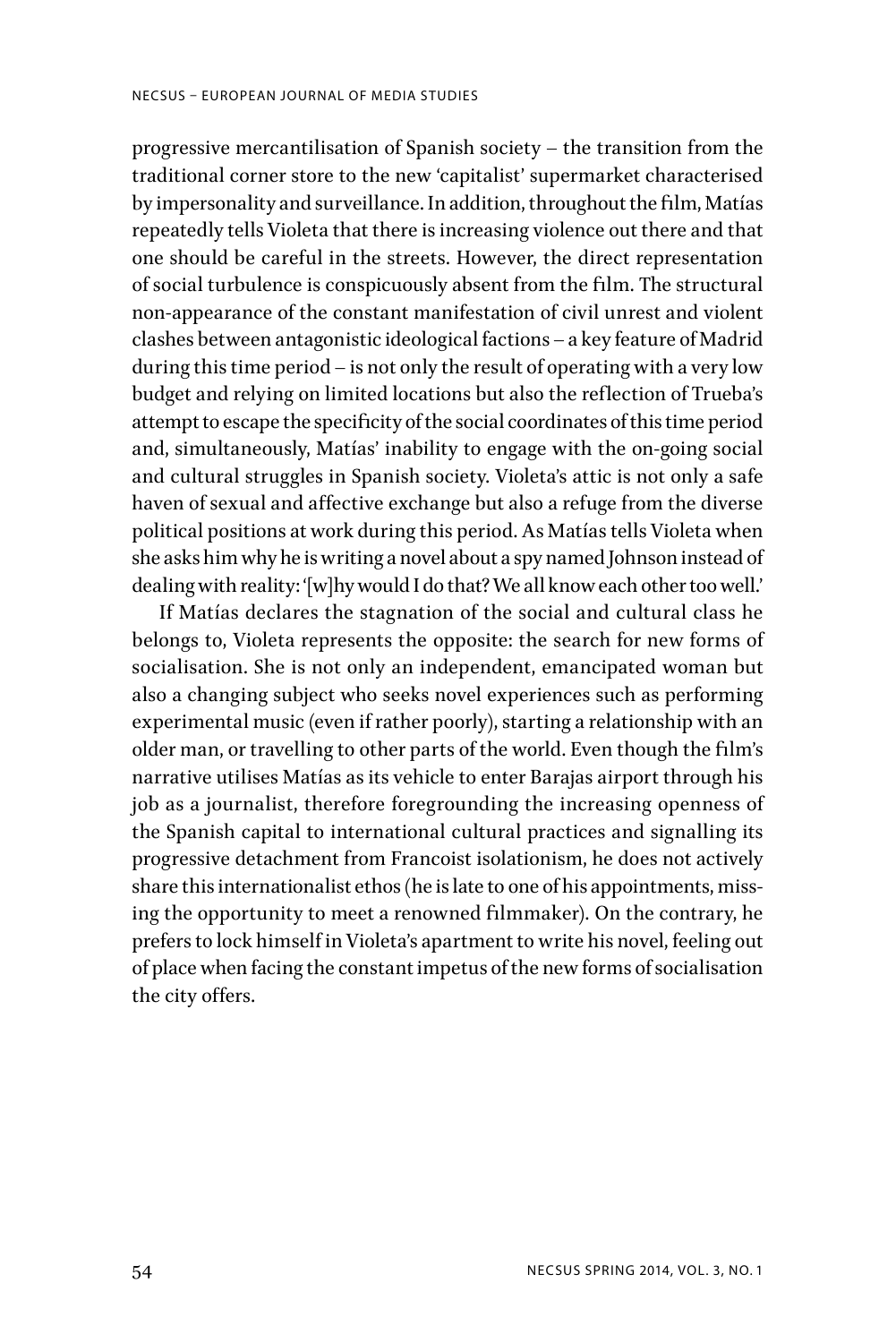

*Fig. 5: Violeta's attic: a site for new types of socialisation.*



*Fig. 6: Barajas airport: a gateway to international trends and practices.*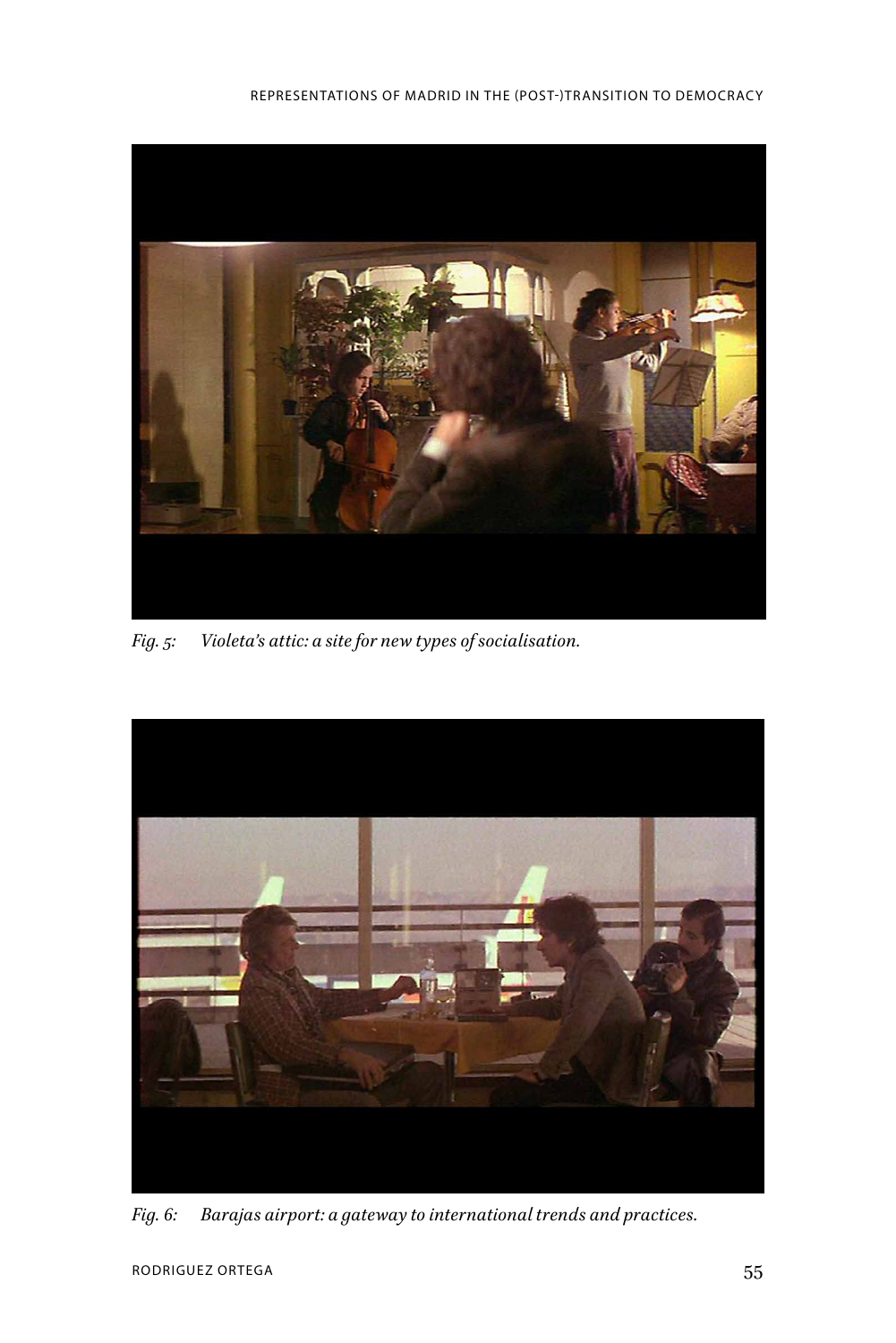At the end of the film Violeta cancels her trip to the 'Sun Party' in Peru, leaving behind (or at least postponing) her adherence to the 'neo-hippie' mentality that Matías despises, and stays with her lover. She writes in his typewriter 'I love you Johnson' to tell Matías, in his absence, that she has decided not to board her plane. The last shot of the film showcases the heterosexual couple kissing in Ópera square, where they first met, as street musicians play a tune, aligning the narrative with the conventions of the 'feel-good' romantic comedy. The heterosexual couple achieves reciprocity. Perhaps the very reciprocity of a constantly mobile, independent woman could trigger Matías' future agency in the new society that is rising before his eyes. At the very least, Violeta has managed to get Matías out of her apartment, making him accept the fulfilling character of an interpersonal exchange within the public space, a type of behaviour he had rejected throughout the rest of film. In this respect Trueba's comedy breaks with the discursive rules of Spanish cinema by reclaiming

the value of intimacy and the everyday micro-interactions in the development of (democratic) social and political processes. The city, the very space where these interactions emerge, is looked at and told with new eyes.<sup>37</sup>

Consequently, Madrid turns into a space of liberating intimacy that chronicles the rise of new forms of subjectivity and their role in molding novel types of social interaction. The Spanish thriller of the late Transition and early Post-Transition would dig deeper into the 'disillusionment' of the early democratic stages by focusing on characters who are not able to detach themselves from the Francoist past as they negotiate a corrupt and violence-plagued cityscape.

## **Corruption, nostalgia, and the Francoist past in** *El Crack* **and**  *El Crack II*

Whereas *Pepi, Luci, Bom* was the calling card for Carmen Maura and 'Alaska', two of the key figures of the 1980s Spanish cultural scene, and *Ópera Prima* showcased young unknown actors, both *El Crack* (José Luis Garci, 1981, 1983) films capitalised on the recognisability of its lead actor. Garci's films recycled Alfredo Landa, one of the icons of el 'destape' as a tough, corruption-proof PI who criss-crosses Madrid's underworld seeking justice.<sup>38</sup> In addition, as opposed to Almodóvar and Trueba, Garci was already an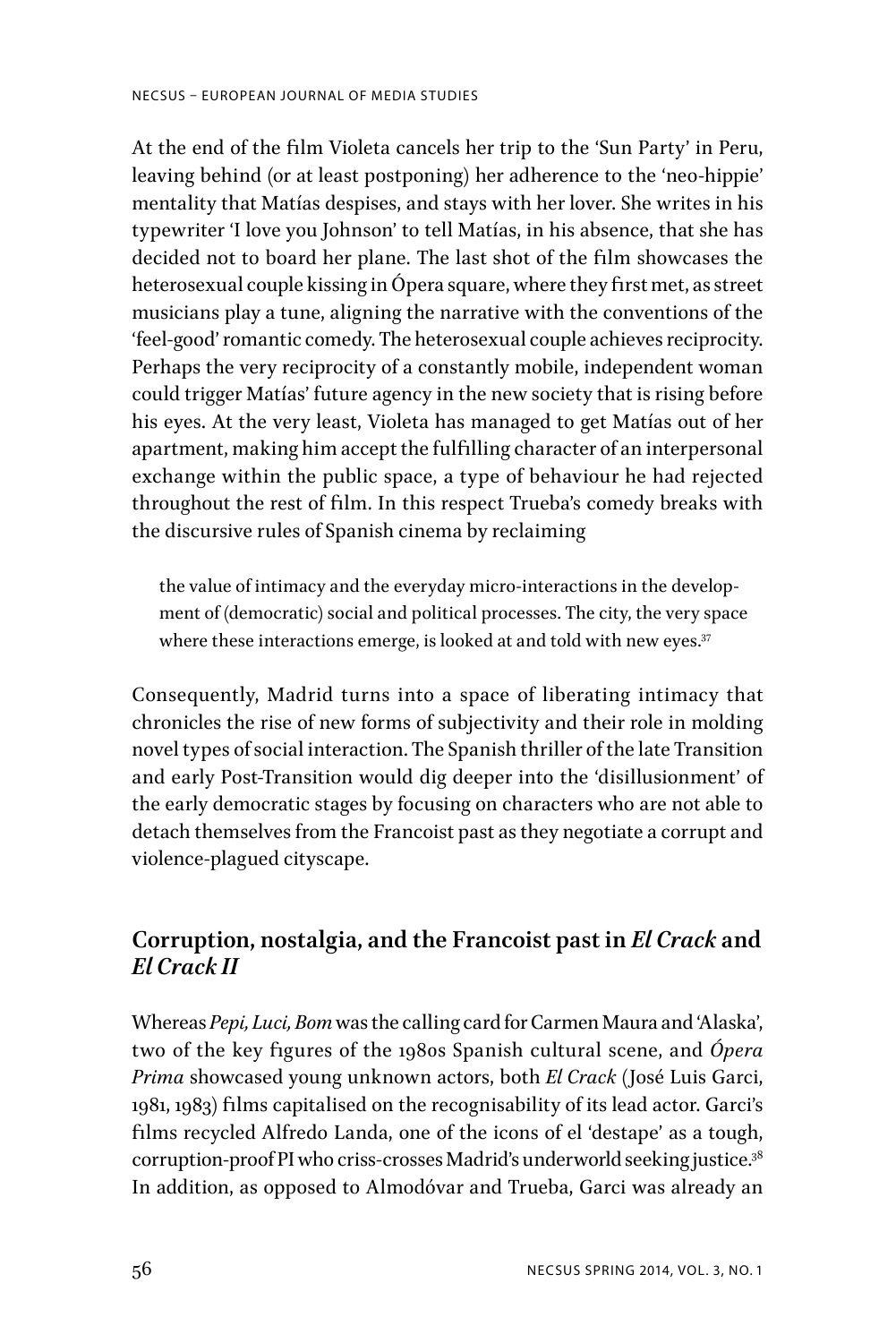established figure within Spanish cinema with several feature films and remarkable box-office performances to his credit.39

As opposed to the unambiguous 'newness' of *Pepi, Luci, Bom*, *Laberinto de Pasiones*, and *Ópera Prima*, both *El Crack* films navigate a decadent cityscape that the protagonist cannot comprehend due to his inability to adapt to the changing social fabric.<sup>40</sup> However, although both films centre on the unfit relationship of their hero with the city to decode the evolving democratic regime, the first installment of the series captures a fleeting urban space during the last stages of the Transition, whereas the second one chronicles the effects of the capital-driven landscape of the Post-Transition.

*El Crack* and *El Crack II* look outward in an attempt to appropriate the tropes of Hollywood cinema to achieve an internationalisation of the product<sup>41</sup> and also inward – like other Spanish noir films of this time, they are imbued in the social and cultural changes Spain was undergoing during this period.42 The series mobilises some of the distinguishing traits of film noir – a tough PI navigates the underworld, manoeuvring through seedy locales in low-key, canted-angle set-ups – operating within a transnationally recognisable generic category as a tool to approach the changing paradigms of Spanish society. The PI, Germán Areta, a former policeman who left his job due to his uncompromising honesty, still belongs to the Francoist social order.<sup>43</sup> In his day-to-day activities he sticks to what he has always done: he goes to old-fashioned barbershops to muse about legendary boxing matches in Madison Square Garden, visits traditional suit stores and dim billiard parlours, attends court wall games, has a beer in old cafeterias with impeccably dressed bartenders, plays 'Mus' with his friends, and utilises his network of informers from the popular classes to advance his case.<sup>44</sup> *El Crack* is an homage 'to a specific low-class … to the simple people of the city'45 that banks on the characteristic moral ambiguity of noir as a tool to depict the evolving patterns of the city.<sup>46</sup> At the same time, Garci punctuates his narratives with several visual montages of the Madrid cityscape that function as chapter separations. In *El Crack* the iconic nature of the Madrid centre comes to the fore as the identifying symbol of a disappearing social order. A blue colour palette and Jesús Gluck's musical score infuse these montage sequences with a tone of melancholy.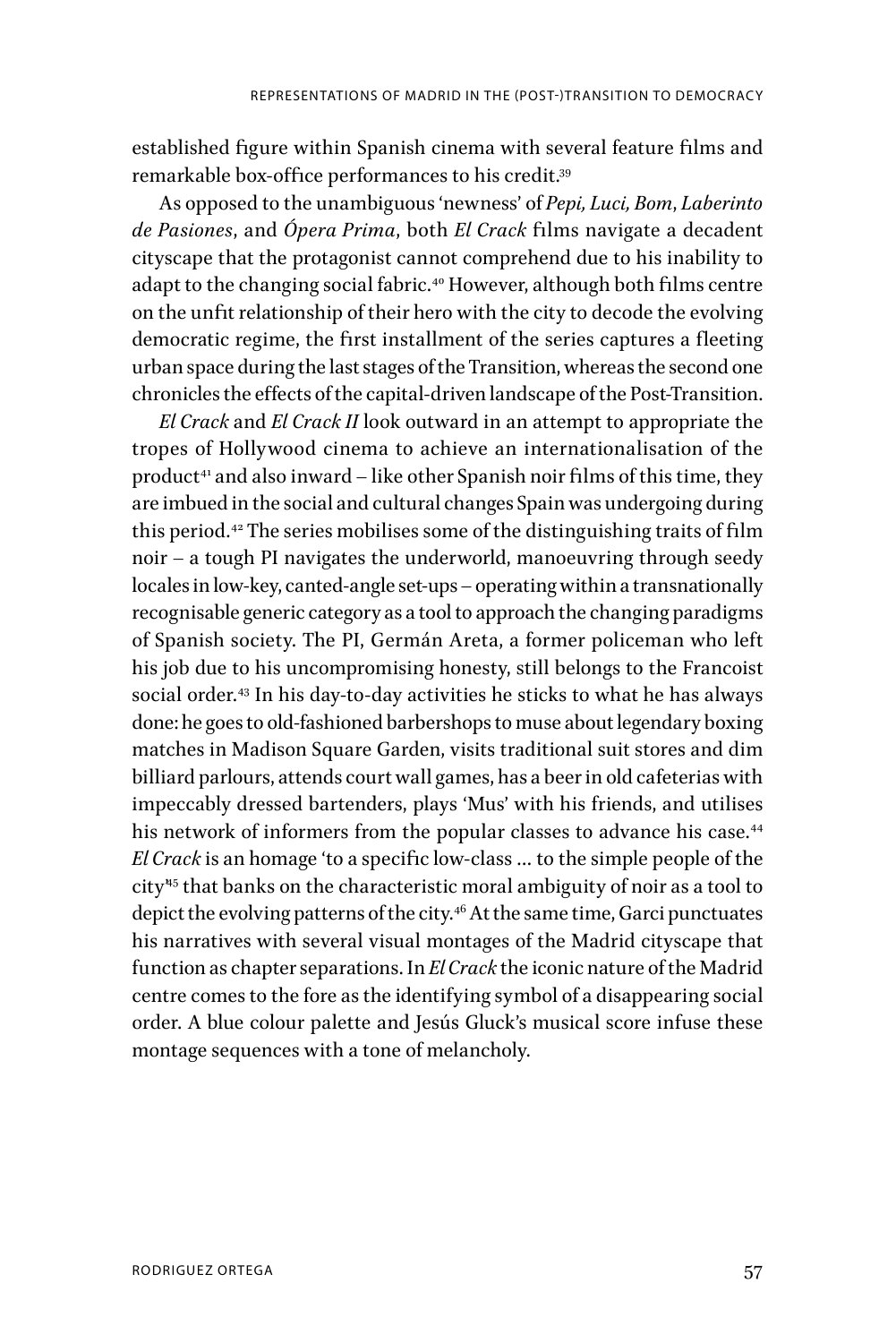

*Fig. 7: The melancholy-imbued monumentality of Gran Vía in* El Crack*.*

In the first music montage of *El Crack*, Garci takes the spectator from the monumental modernism of Gran Vía to the sidewalks of Santa Isabel Street in the popular neighbourhood of Lavapiés, then through the narrow streets of Madrid's historical centre. Eventually the sequence returns to Gran Vía. The camera slowly pans from Cine Rialto to a window on a side street: Areta's office. In other words, the film situates the action within the iconic recognisability of the Madrid cityscape, inserting Areta in its adjoining streets as the unknown hero who contributes to the preservation of this visual regime. Some commentators argue that *El Crack* offers a triumphalist postcard image of the Madrid of Francoist cinema instead of depicting an authentic and hyperrealist space.<sup>47</sup> Undoubtedly Garci does dig deep into the constitutive nuances of the Madrid underworld. However, he also anchors his film in the very salient monumentality of landmark Madrid, rendering it as the epitome of modernity and cosmopolitanism.

In addition, *El Crack* foregrounds the presence of film culture as an essential component of the city's fabric, constantly featuring movie theatres within the musical montages and the transition shots between scenes. It is thus not only an homage to the vanishing Madrid the filmmaker vows to preserve but also to its cinematic culture. The disappearance of the movie theatres Garci grew up with functions as a metaphor for the rising social and cultural order the film condemns.<sup>48</sup> Areta is Garci's mechanism to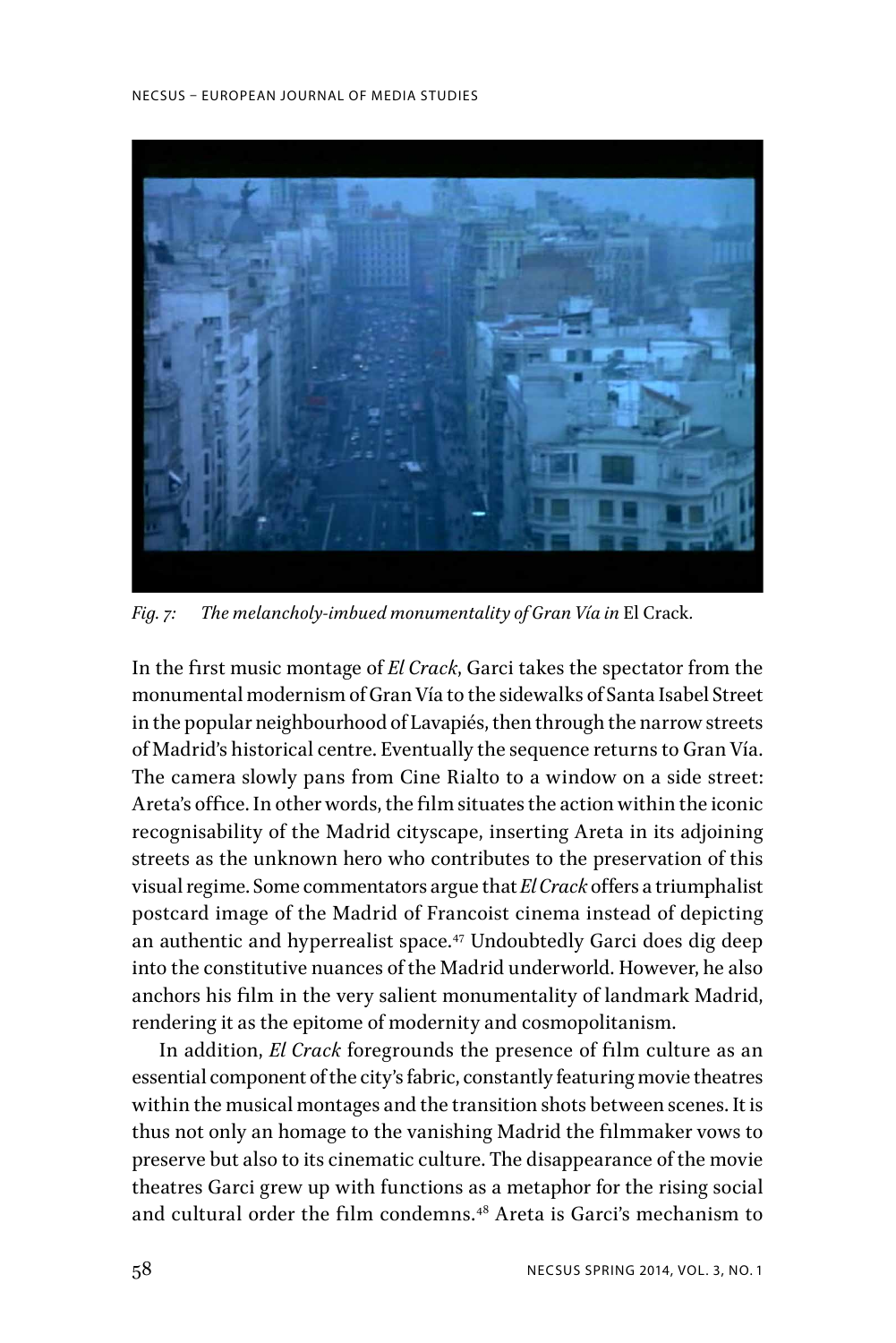express such a viewpoint. As the PI navigates the new world of democracy, unearthing layer upon layer of corruption, the narrative seeks refuge in the visualisation of a fleeting landscape.

Both the police force and a former colleague who now works in a private security firm attempt to prevent Areta from continuing his investigation. The colleague, 'El Guapo', a suave and impeccably-dressed young man – the flip side of the short and plainly-dressed Areta – arranges a meeting in a top-floor café overlooking Madrid, a panopticon-like location where he offers him a job in a multinational corporation. He fails to buy Areta out. This scene defines the enemy the PI is actually facing: a transnational conspiracy that will do anything to make him stop. The democratic regime has not only opened Spanish society to progress but also to the corrupted manoeuvres of international exploitation epitomised by the U.S. corporation that attempts to prevent Areta's investigation. After his refusal to cooperate the conspiracy attempts to murder Areta, but they instead kill his adopted daughter. Now Areta not only seeks to solve the case but also seeks retribution. The woman Areta is tracking down, a prostitute named Isabel Medina, becomes the victim of a sadist executive in the multinational corporation. El Guapo hides her body inside a new bridge crossing El Tajo river to cover his employer's tracks. In other words, the body of the innocent female is inside the very materiality of one of the highly-publicised symbols of the new, modern Spain – the unparalleled improvement of transportation infrastructures.

Eventually, Areta chases the sadist executive to New York to exact his revenge. The film then offers the spectator a stereotypical image of New York City that seems extracted from a tourist guide: from the Brooklyn Bridge to the ice rink in Rockefeller Center, from Penn Station and Madison Square Garden to the skyline, Times Square and yellow cabs, etc. Ignorant of the intrincacies and less well-known spaces of New York's popular culture, Garci stays on the surface of social representation while in the U.S. metropolis, the cinematic city he has seen so many times on the silver screen. This incursion emphasises the transnational character of the conspiracy Areta is trying to dismantle and also the filmmaker's attempt to find solace in cinematic New York City while facing the disappearance of the Madrid he loves.

After avenging Isabel Media and his daughter by killing the sadist tycoon and El Guapo, Areta goes back to Madrid. The closing shot of the film shows him as he walks with his female partner. They are wounded but together. The camera zooms out and tilts up as the melancholic score and the blue palette reiterate Garci's approach to the Madrid cityscape – a sentimental account of a city that is becoming stranger and stranger for those who, like Garci or Areta, used to call it home.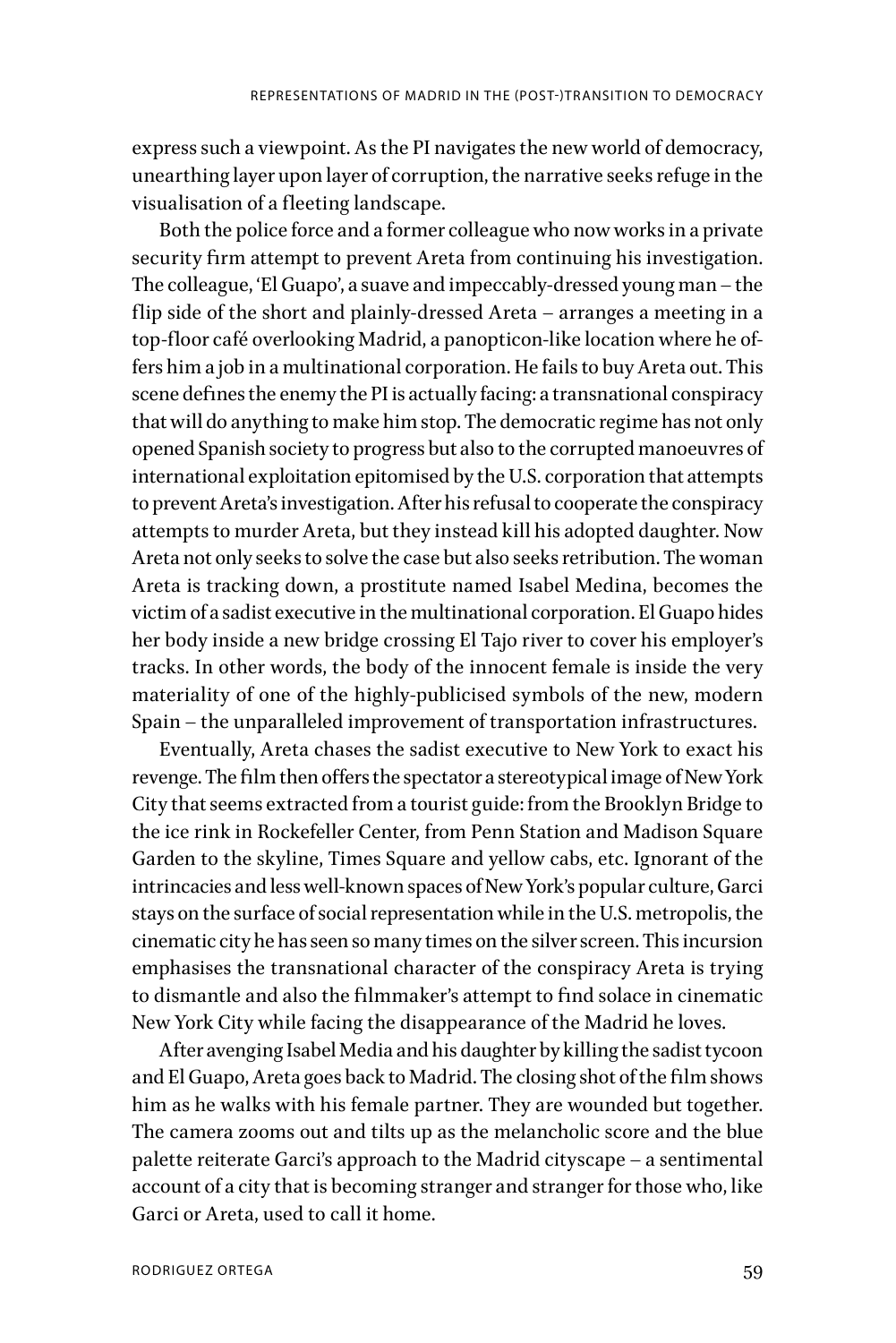*El Crack II* (1983) treads further inside the corrupted skin of a changing landscape, depicting an urban space that is becoming increasingly sick. In addition, Madrid has turned into an expansive urban mammoth where real estate speculation is destroying the old city. The film begins by emphasising the unchanged character of Areta – he is playing 'Mus' with his old-time friends. After the game he goes to a parking lot to get his car. Inside, three young drug addicts have broken in and mock Areta when he commands them to get out. In this scene *El Crack II* points to the progressively degrading social fabric of Madrid by highlighting two complementary social manifestations of this time period. First, the dramatic effects of the heroin plague in Spain during the 1980s;<sup>49</sup> second, the drug addicts, who wear leather jackets adorned with skull motifs, represent the urbanite rock crowd of 1980s Madrid; they are the aberrant and decadent side of La Movida. Throughout the rest of the fictional worlds of *El Crack* and *El Crack II* the thriving youth movement of the Madrid cultural scene is practically non-existent. Garci chooses to depict the perverse side of this cultural practice from the viewpoint of a hero who rejects the changing paradigms of social exchange. It seems as though his nostalgic account of the Madrid he loves and his disillusionment with the new transnationally-connected, corruption-plagued social scenario needs to be complemented with an indictment of the new generation as accomplices of the increasing moral decay of the city. Areta's psychological make-up is Garci's mechanism to express this dark view of the evolution of Spanish society. In this sense the PI is the opposite of what Richard Sennett identifies as one of the key characteristics of a productive negotiation of urban life: the ability to develop multiple images of one's identity and shift among them according to the different social situations that occur in the processes of living in the city.50 Areta, conversely, epitomises immobility and a lack of flexibility; he is an old-timer who cannot understand, tolerate, or adopt new forms of socialisation in his day-to-day existence.

Like in the previous installment, Garci uses a series of montage sequences in *El Crack II* to bridge the different chapters of the narrative. However, instead of nostalgically revisiting the monumental and popular Madrid that is fading away, the Spanish director deploys these sequences to diagnose the identifying markers of a capital-driven cityscape. He accounts for the appearance of non-traditional businesses, such as McDonald's, and fixes his camera on the presence of two competing banks next to a ham store and the legendary cafeteria 'El Brillante'. These new forms of transnational economic exchange are threatening the long-sedimented forms of culture that have characterised Madrid.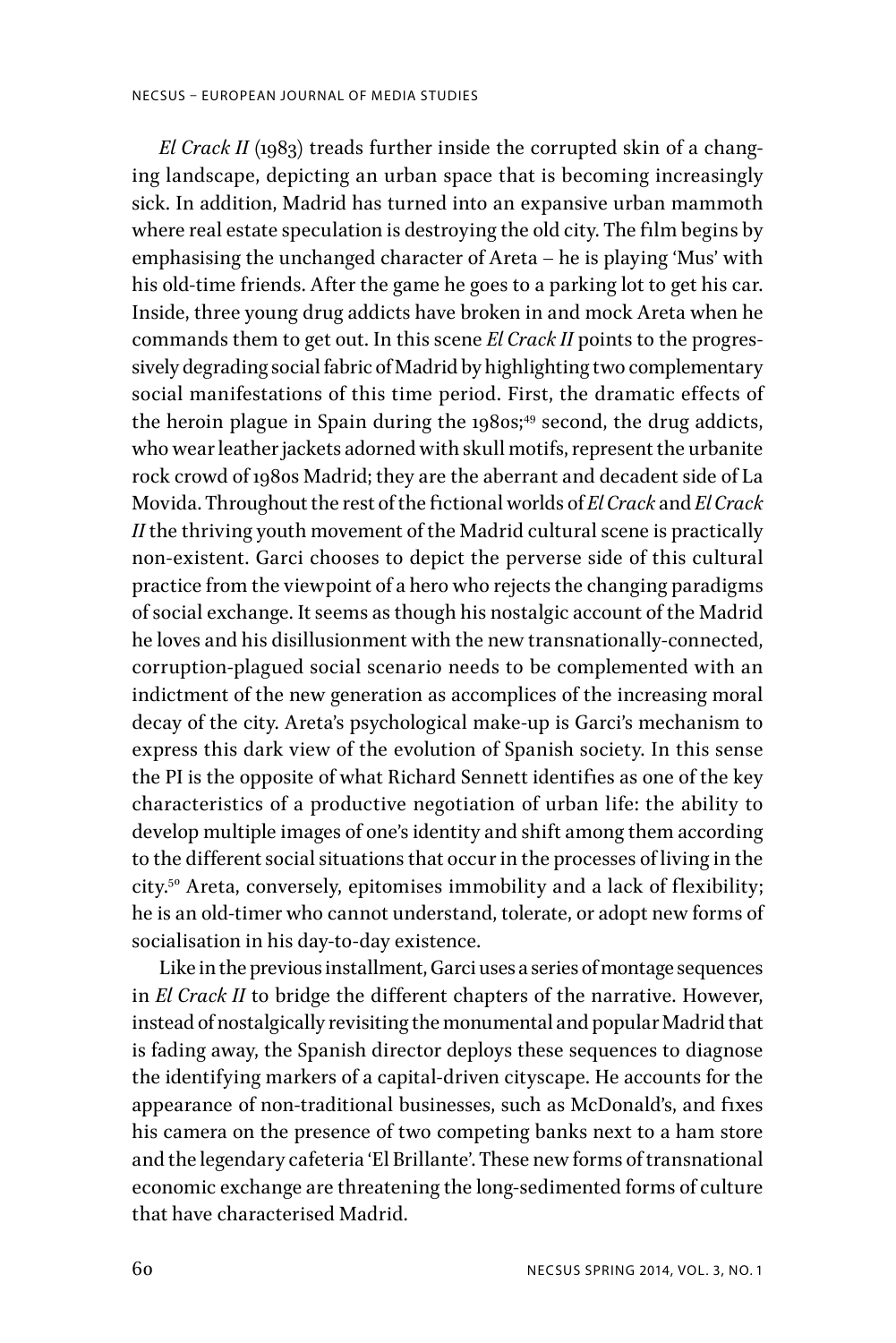

*Fig. 8: McDonald's in* El Crack II*.*

Significantly, *El Crack II* moves away from the centre and shows Madrid's old town from a distance, depicting its growth as a sprawling monster. The shots of the growing landscape function as the reverse of the final image in *Pepi, Luci*, *Bom*. Whereas Garci's film looks from afar to a rapidly decomposing city centre, refusing to turn around and examine the daily cultural practices within the periphery, Almodóvar's speaks from the margins of culture to offer an alternative view of early democracy in Spain. In addition, the night shots of Madrid's centre do not focus on Gran Vía but rather new, modern, anonymous office buildings that grow in numbers all over the city. *El Crack II* also leaves behind the constant visualisation of old movie theatres that characterised the first installment of the series and instead focuses on the effects of real estate speculation in the formerly immaculate landscape of old Madrid. In the Post-Transition city, cranes and buildings under construction grow taller than the old city, dramatically re-configuring the iconicity of the Madrid cityscape; modern highways guarantee mobility through a spreading urban landscape.<sup>51</sup> By 1983, Madrid has entered the transnational capitalist stage of the Post-Transition; the fleeting city of the Transition is almost gone.<sup>52</sup>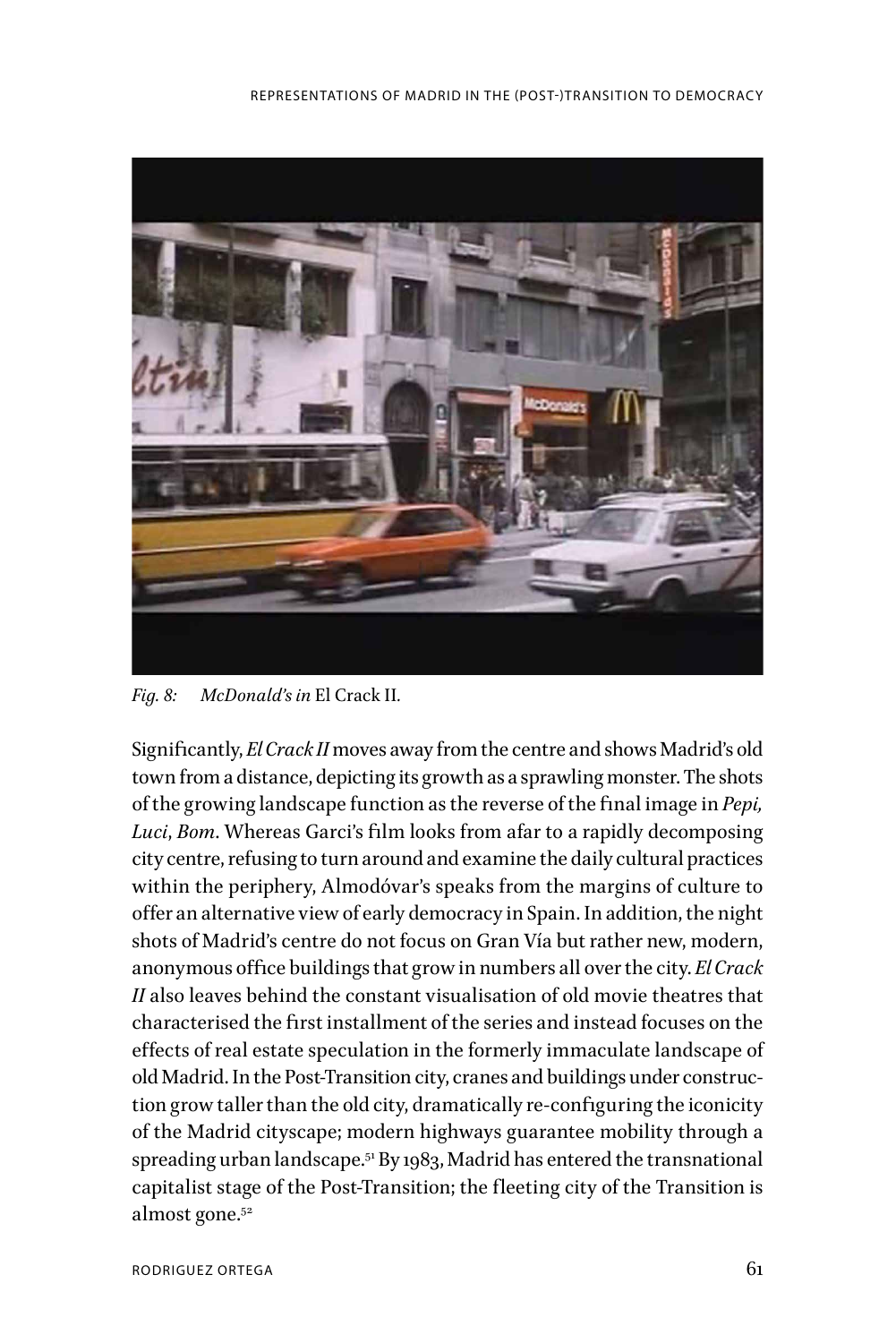#### NECSUS – EUROPEAN JOURNAL OF MEDIA STUDIES



*Fig. 9: Sprawling Madrid in* El Crack II*.*



*Fig. 10: Cranes take over the Madrid centre in* El Crack II*.*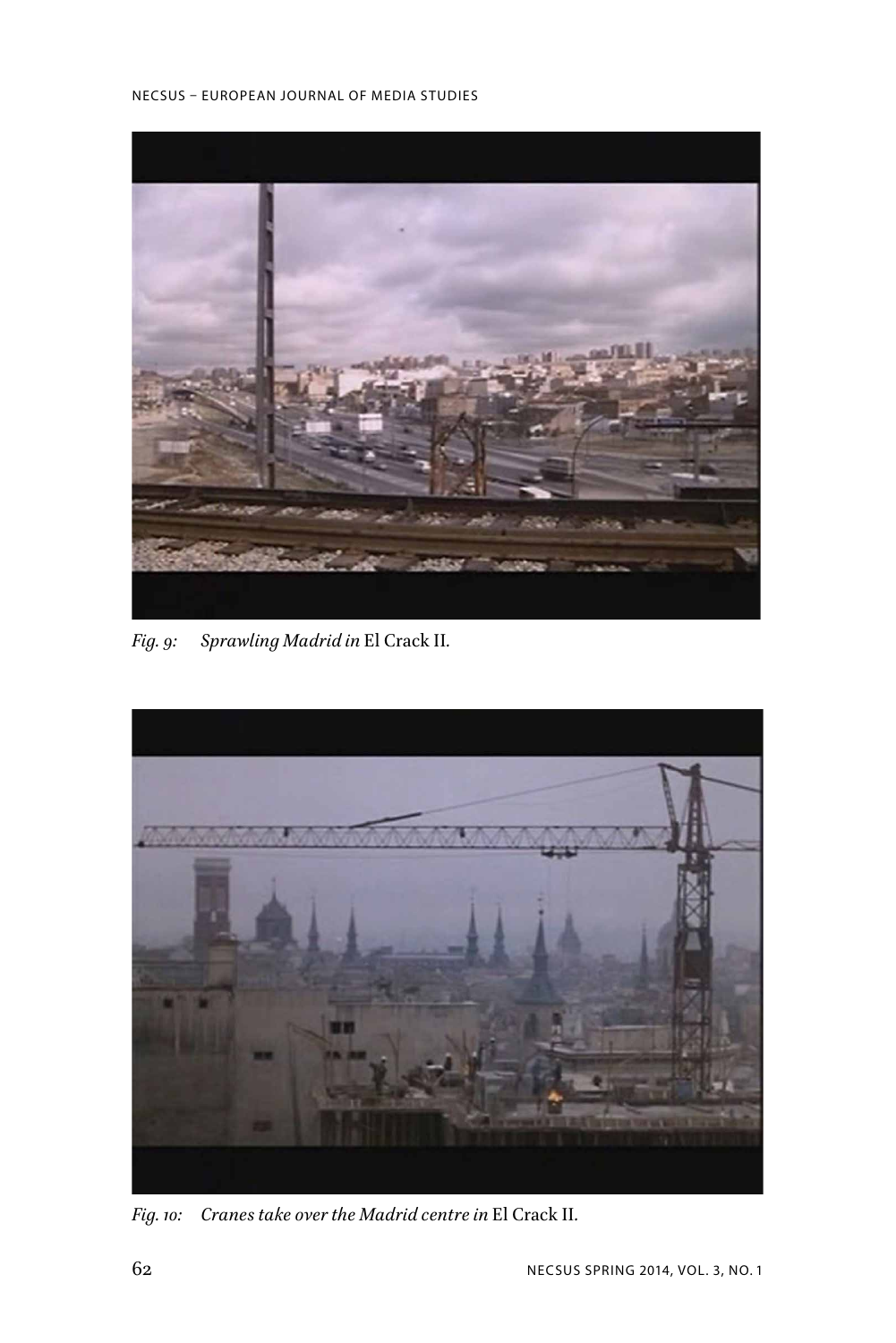

*Fig. 11: Modern office buildings reconfigure Madrid in* El Crack II*.*

In *El Crack II* Areta gets involved in a routine infidelity case that evolves into a double murder with links to a pharmaceutical conspiracy. His investigation ultimately leads him into a mansion in the suburbs of Madrid during Christmas night. With the laughter and chatter of children and the sound of carols in the background, the host, Don Gregorio, the representative of the multinational corporation, meets Areta and offers him a job. Upon Areta's refusal Don Gregorio convinces the PI that this time there will be no satisfactory revenge since he is fighting 'the system itself' and, consequently, that he will never win. Areta leaves the mansion and takes a long-awaited trip to Italy with his female partner. He has come to accept that 'the system' is beyond his reach. Madrid has turned into the very space where this new economic, social, and cultural logic has triumphed. Leaving the city, even if only temporarily, seems the only sensible decision.

Whereas *El Crack* concludes with the heterosexual couple holding hands in Gran Vía as they overcome a traumatic loss, *El Crack II* expresses the need to escape the city. Post-Transition Madrid has become an estranging space where people like Areta are out of place. The yearned-for arrival of democracy has brought an urban nightmare the older generations can hardly bear. *Pepi, Luci, Bom, Laberinto de Pasiones*, and *Ópera Prima* say otherwise. Although they originate from divergent perspectives they portray a variety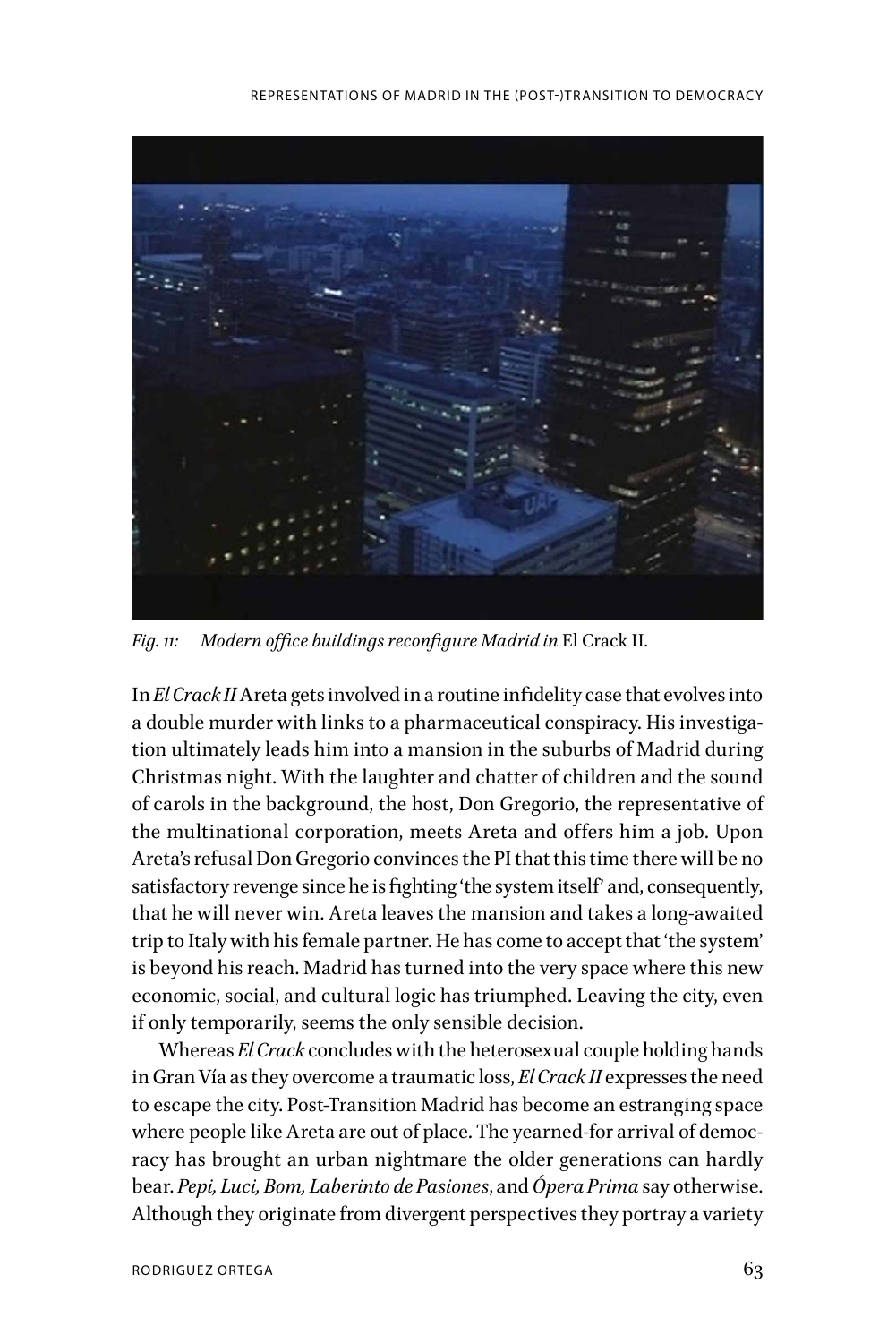of rising social subjectivities that were pivotal in the consolidation of Spanish democracy by spreading new values. In this respect, both Almodóvar and Trueba depict the intimate and public places of Madrid as potential sites of subversion and contestation where the younger generations are inscribing their imprint in a changing social order, even if they also signal the growing weight of transnational capitalism and its palpable effects on the city. Garci, on his part, activates the common tropes of the generic category through which he operates to express a disenchanted understanding of the early 1980s Spanish social and cultural fabric. His series excavates the multilayered constitution of a rotten society but also refuses to look elsewhere, perhaps to the locations where Spain's young democracy was forging new types of social and cultural exchange.

### **Notes**

- 1. Some historians extend the Transition to 1 January 1986, when Spain became a member of the EEC (Ruiz-Huerta Carbonell 2009, p. 79).
- 2. Richards 2000, p. 46; Moreiras Menor 2000, p. 141.
- 3. Donald 1992, p. 422.
- 4. Mazierska & Rascaroli 2003, p. 2. I borrow the concepts of 'lived city' and 'city text' from these authors.
- 5. Shiel 2001, p. 4.
- 6. Palacio 2012, p. 9.
- 7. Stapell 2010, pp. 105-106.
- 8. Acevedo-Muñoz 2007, p. 8.
- 9. López 2006, p. 7.
- 10. Stapell 2010, p. 23.
- 11. Three other films of this period that depict the dehumanising character of uncontrolled urban growth are *Maravillas* (Manuel Gutiérrez Aragón, 1981), *Deprisa, deprisa* (Carlos Saura, 1981), and *Colegas* (Eloy de la Iglesia, 1982).
- 12. They do not beat the policeman, but instead his twin brother. Pepi's next step to avenge her rape is to convince the policeman's wife, Luci, to leave her husband and join the ranks of a sexually fluid, identity-bending group.
- 13. By 'costumbrista' I mean a work that depicts behaviors and characteristics of a society, concentrating on the popular classes.
- 14. Smith 2000, p. 17.
- 15. Sánchez Biosca 1989, p. 121.
- 16. Examples of Spanish art film of the 1970s are the works of directors such as Erice, Saura, and Borau, among others.
- 17. Burgess 2010, p. 341.
- 18. Grosz 2005, p. 301.
- 19. Tolentino 2011, p. 168.
- 20. Triana Toribio 2000, p. 279.
- 21. D'Lugo 2006, p. 28.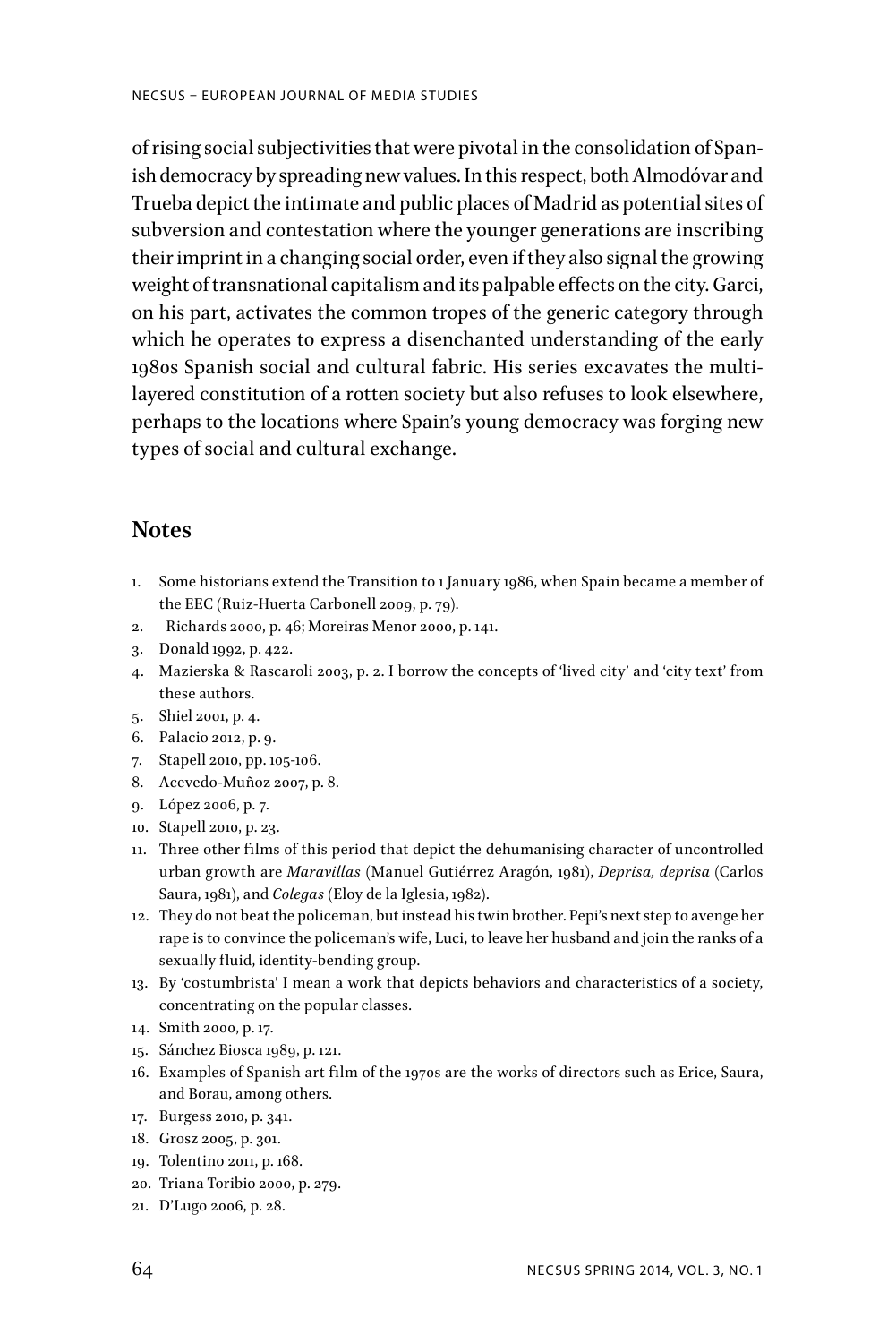- 22. Burgess 2010, p. 344.
- 23. D´Lugo 1991, p. 46.
- 24. Mazierska & Rascaroli 2003, p. 31.
- 25. *Ópera Prima* had over 1.2 million spectators. It was the third most seen film of 1980 and remained in theatres for a year (Ibáñez & Iglesias 2012, p. 103).
- 26. Jordan & Morgan-Tomasunas 1998, p. 69.
- 27. Faulkner 2012, p. 165.
- 28. Caparrós Lera 1992, p. 188.
- 29. Torreiro 2000, p. 396.
- 30. Vilarós 1998, p. 27.
- 31. Gurpegui Vidal 2004, p. 75.
- 32. Medina 2002, p. 25.
- 33. Roca 1999, p. 110.
- 34. Subirats 2002, p. 74.
- 35. Del Val Ripollés 2010, p. 80.
- 36. Hernández Ruiz & Pérez Rubio 2004, p. 50.
- 37. Ibáñez & Iglesias 2012, p. 117.
- 38. 'Destape' refers to a cycle of sexy Spanish comedies from late Francoism to the beginning of the 1980s.
- 39. Garci's biggest box office success was *Asignatura Pendiente* (1977), with 2.3 million spectators and over 1.3 million pesetas in earnings. *El Crack* earned 600,000 pesetas, while *El Crack II* fared slightly worse. See data here: http://www.mcu.es/bbddpeliculas/buscarPeliculas.do
- 40. In this respect it is worth noting José A. Zorrilla'a *El Arreglo* (1983). Like in Garci's films, the protagonist, Crisanto Morales, is a 'fish out of water' within the social scenario of Post-Transition Madrid who returns to his job as a police detective after 26 months in rehab. *El Arreglo* links the police headquarters of the democratic state and the Francoist regime by establishing its location in the former 'General Security Direction' building, infamous as the location where the dictatorship tortured and killed prominent oppositional figures.
- 41. Herrero 2007.
- 42. Davies 2007.
- 43. Areta still calls La Castellana Avenue, one of the main avenues in Madrid, by its former, non-democratic name, 'El Generalísimo,' (a superlative of 'General', used to refer to Franco).
- 44. 'Mus' is a traditional card game.
- 45. Caparrós Lera 1992, p. 205.
- 46. Mira 2000, p. 132.
- 47. Camarero 2013, p. 40.
- 48. Expressing his frustration about the dissapearance of movie theaters in the Spanish capital, Garci stated the following: 'Madrid has always been a city with cinemas. It still is. Even though many of them have been dismantled to erect gyms, offices, bingos, lawyer's offices, holdings, real estate companies, etc. Now the movie theatres are smaller… no one bothers you chewing seeds, fries or candy; now people slurp Coca-Cola and swallow popcorn.' (Garci 1997, p. 12)
- 49. Heroin addiction went from being practically non-existent in the mid 1970s to becoming a social plague that affected thousands of young men and women, especially from the lower classes (Gamella 1997).
- 50. Sennett 2010, p. 109-110.
- 51. *¿Qué he hecho yo para merecer esto!!!* (1984) also sets up the overgrown and alienating character of the city versus the untainted life style of 'the village'. This is a recurrent motif in Almodóvar's films, most remarkably *Volver* (2006).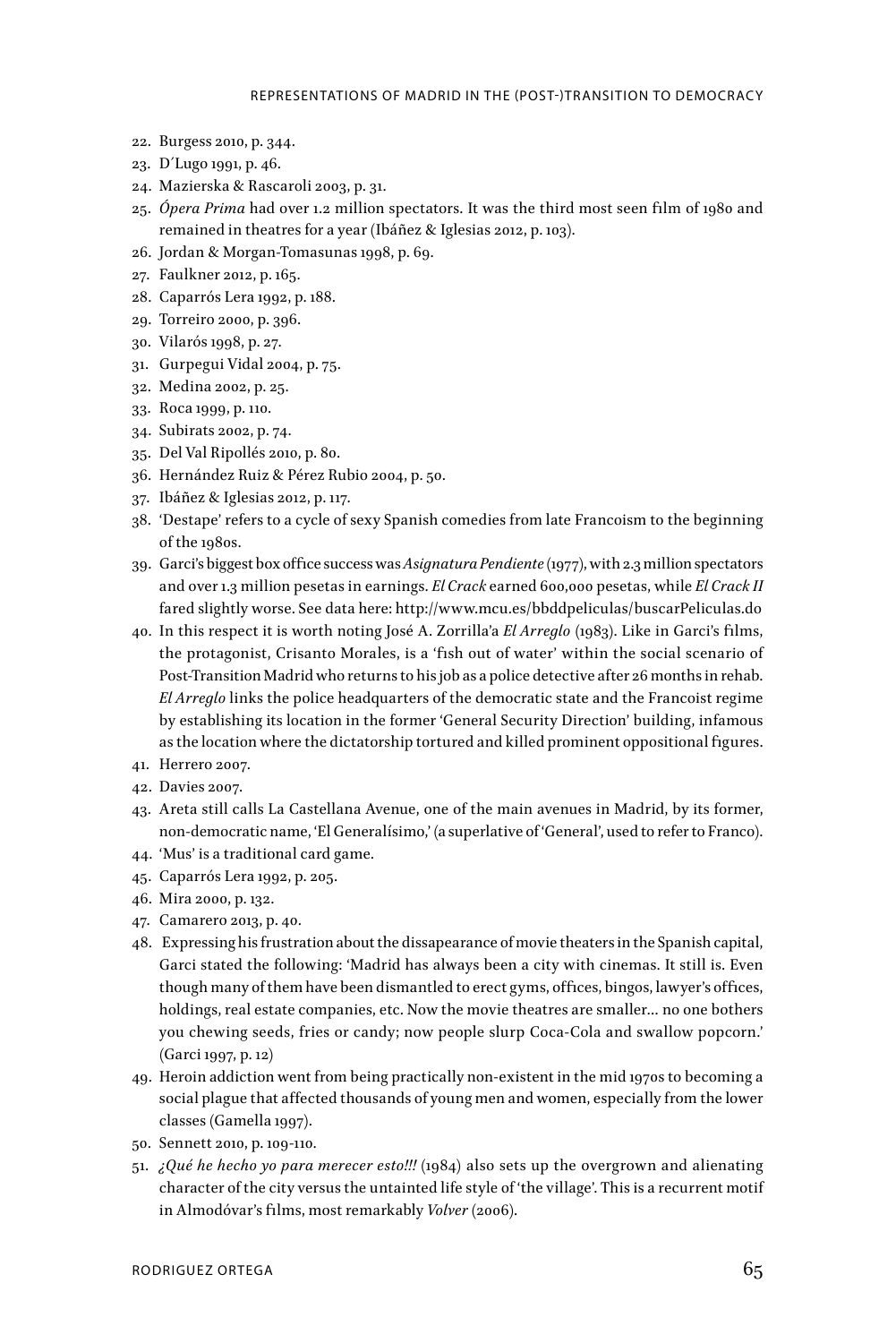52. *El Arreglo* also chronicles the dehumanising modernisation of Post-Transition Madrid, portraying an inhospitable landcape where modern architecture co-exists with the decaying traces of the previous social order.

## **Acknowledgements**

This essay was written in the context of the Research Project I+D+i 'Cinema and Television in Spain during the Post-Transition' (CSO2012-31895), Ministry of Economy and Competitiveness, Spanish Government.

## **References**

Acevedo-Muñoz, E. R. *Pedro Almodóvar*. London: BFI, 2007.

- Alarcón, L. A. 'Notas sobre el cine negro español en los primeros años de la democracia. Los casos de *El crack* y *Asesinato en el comité central*', *La Incineradora, revista de opinión cinematográfica*, No. 7: http://seronoser.free.fr/laincineradora/toni7.htm
- Burgess, E. W. 'The Growth of the City' in *The blackwell city reader*, edited by G. Bridge and S. Watson. Malden: Blackwell Publishers, 2010: 339-344.
- Camarero Gómez, G. 'Nuevas reinterpretaciones cinematográficas de Madrid' in *Ciudades europeas en el cine*, edited by G. Camarero Gómez. Madrid: Akal, 2013: 137-153.
- Caparrós Lera, J.M. *El cine español de la democracia: de la muerte de Franco al 'cambio' socialista (1975-1989)*. Barcelona: Anthropos Editorial, 1992.
- Davies A. 'Spanish neo-noir' in *European film noir*, edited by A. Spicer. Manchester: Manchester University Press, 2007: 210–35.
- D'Lugo, M. 'Almodóvar's City of Desire', *Quarterly Review of Film and Video*, Vol. 13, No. 4, 1991: 47-65.

\_\_\_\_\_. *Pedro Almodóvar*. Chicago: University of Illinois Press, 2006.

- Del Val Ripollés, F. 'Pasotismo, cultural underground y música pop. Culturas juveniles de la transición española', *Revista de Estudios de Juventud*, No. 95, 11 December 2010: 74-91.
- Donald, J. 'Metropolis: The City as Text' in *The social and cultural forms of modernity (understanding modern societies)*, edited by R. Bocock and K. Thompson. Cambridge: Polity Press, 1992.
- Epps, B. and Kakoudaki, D. 'Approaching Almodóvar: Thirty Years of Reinvention' in *All about Almodóvar: A passion for cinema*, edited by B. Epps and D. Kakoudaki. Minneapolis: University of Minnesota Press, 2009: 1-36.

Faulkner, S. *A history of Spanish film: Cinema and society 1910-2010*. London: Bloomsbury, 2013.

- Gamella, J. F. 'Heroína en España, 1977-1996. Balance de una crisis de drogas', *Claves de la Razón práctica* 72, 1997: 20-30.
- Garci, J.G. 'Madrid y el cine', *Nickel Odeon*, No. 279, 1997: 6-12.

Grosz, E. 'Bodies-Cities' in *The blackwell city reader*, edited by G. Bridge and S. Watson. Malden: Blackwell Publishers, 2002: 297-303.

- Gurpegui Vidal, C. *Cine por primera vez: entrevistas a directores del cine español sobre sus inicios*. Zaragoza: Gobierno de Aragón, 2004.
- Hernández Ruiz, J. and Pérez Rubio, P. *Voces en la tiniebla: el cine durante la transición española (1973-1982)*. Barcelona: Paidós, 2004.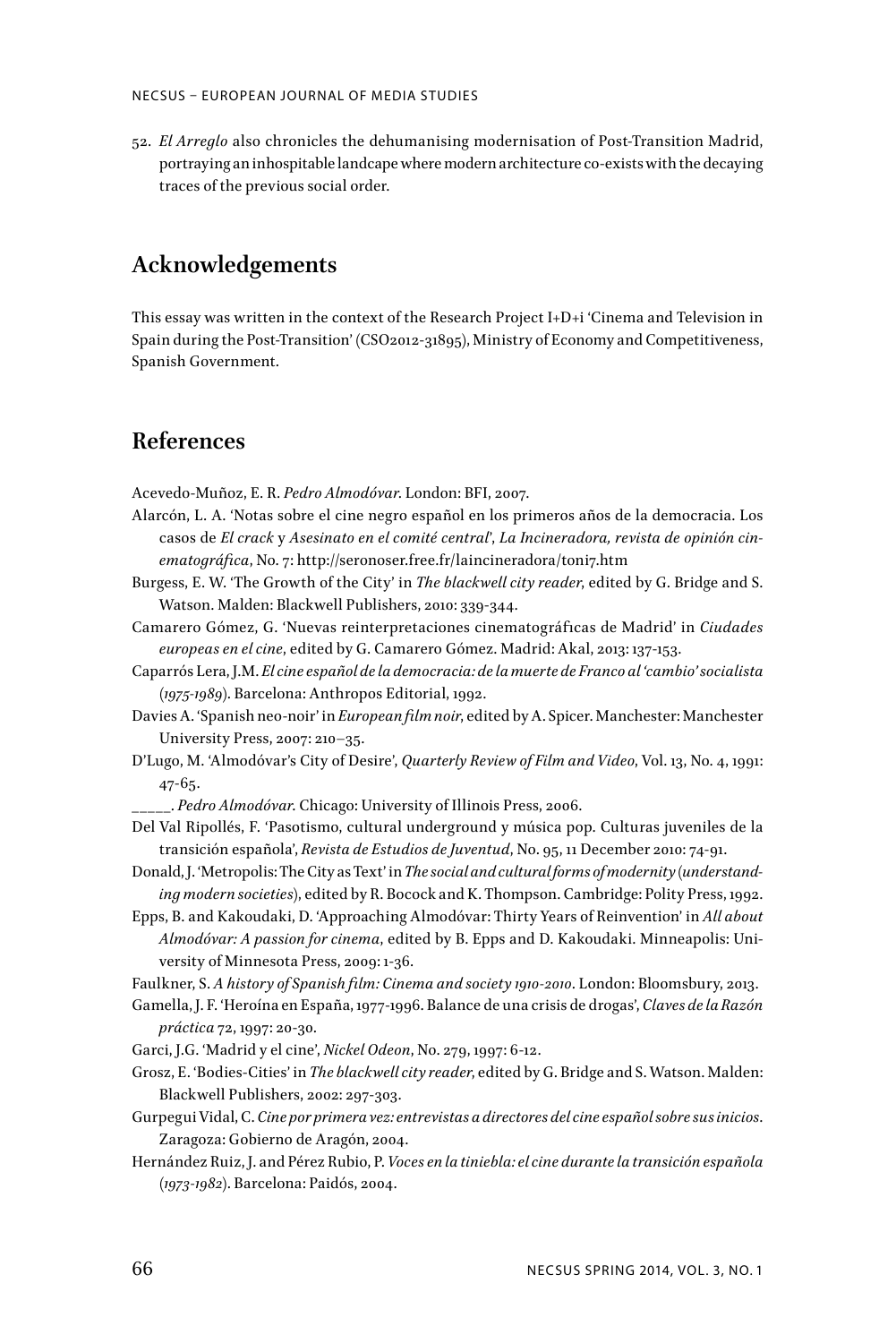- Herrero, C. 'Paisajes urbanos y "no lugares" en el thriller español contemporáneo', *Fausto 5.0* y *La Caja 507*. *Romance Studies*, Vol. 25, No. 2, 2009: 137-149.
- Ibáñez, J.C. and Iglesias, P. 'Comedia sentimental y posmodernidad en el cine español' in *El cine y la Transición política en España 1975-1982*, edited by M. Palacio. Madrid: Biblioteca Nueva, 2012: 103-126.
- Jordan, B. and Morgan-Tomasunas, R. *Contemporary Spanish cinema*. Manchester: Manchester University Press, 1998.
- Latham, A. and McCormack, D. 'Moving Cities: Rethinking the Materialities of Urban Geographies' in *The blackwell city reader*, edited by G. Bridge and S. Watson. Malden: Blackwell, 2000: 86-94.
- López, E. 'Pedro Almodóvar y la Representación de la Mujer Español', *Independent Study Project (ISP) Collection*, Paper 351, 2006: http://digitalcollections.sit.edu/cgi/viewcontent. cgi?article=1369&context=isp\_collection (accessed on 20 December 2013).
- Mazierska, E. and Rascaroli, L. *From Moscow to Madrid: European cities, postmdoern cinema*. New York: I.B. Tauris, 2003.
- Medina, A. 'De la emancipación al simulacro: la ejemplaridad de la transición española' in *Intransiciones: crítica de la cultura española*, edited by E. Subirats. Madrid: Biblioteca Nueva, 2002: 23-36.
- Mira, A. 'Transformation of the Urban Landscape in Spanish Film Noir' in *Spaces in European cinema*, edited by M. Konstantarakos. Exeter: Intellect, 2009: 124-137.
- Moreiras Menor, C. 'Spectacle, trauma and violence in contemporary Spain' in *Contemporary Spanish cultural studies*, edited by B. Jordan and R. Morgan-Tomasunas. London: Arnold, 2000: 134-142.
- Palacio, M. *La televisión durante la Transición española*. Madrid: Cátedra, 2012.
- Richards, M. 'Collective memory, the nation-state and post-Franco society' in *Contemporary Spanish cultural studies*, edited by B. Jordan and R. Morgan-Tomasunas. London: Arnold, 2000: 38-47.
- Roca, J. M. *El lienzo de Penélope. España y la desazón constituyente (1812-1978)*.Madrid: Los libros de la Catarata, 1999.
- Ruiz-Huerta Carbonell, A. *Los ángulos ciegos: una perspectiva crítica de la transición española 1976-1979*. Madrid: Biblioteca Nueva, 2009.
- Sánchez Biosca, V. 'El elixir aromático de la postmodernidad o la comedia según Pedro Almodóvar' in *Escritos sobre el cine español 1973-1987*, edited by V. J. Benet et al. Valencia: Filmoteca Valenciana, 1989: 111-123.
- Sennett, R. 'Capitalism and the City: Globalization, Flexibility and Indifference' in *Cities of Europe: Changing contexts, local arrangements, and the challenge to urban cohesion*, edited by Y. Kazepov. Oxford: Blackwell, 2010: 109-122.
- Shiel, M. 'Cinema and the City in History and Theory' in *Cinema and the city: Film and urban societies in a global context*, edited by M. Shiel and T. Fitzmauricce.Oxford: Wiley-Blackwell, 2001: 1-18.
- Smith, P. *Desire unlimited: The films of Pedro Almodóvar*. London: Verso, 2000.
- Stapell, H. M. *Remaking Madrid: Culture, politics and identity after Franco*. New York: Palgrave McMillan, 2010.
- Subirats, E. 'Transición y Espectáculo' in *Intransiciones: crítica de la cultura española*, edited by E. Subirats. Madrid: Biblioteca Nueva, 2002: 71-85.
- Tolentino, R. B. 'Cityscape: The Capital Infrastructuring and Technologization of Manila' in *Cinema and the city: Film and urban societies in a global context*, edited by M. Shiel and T. Fitzmauricce. Oxford: Wiley-Blackwell, 2001: 158-170.